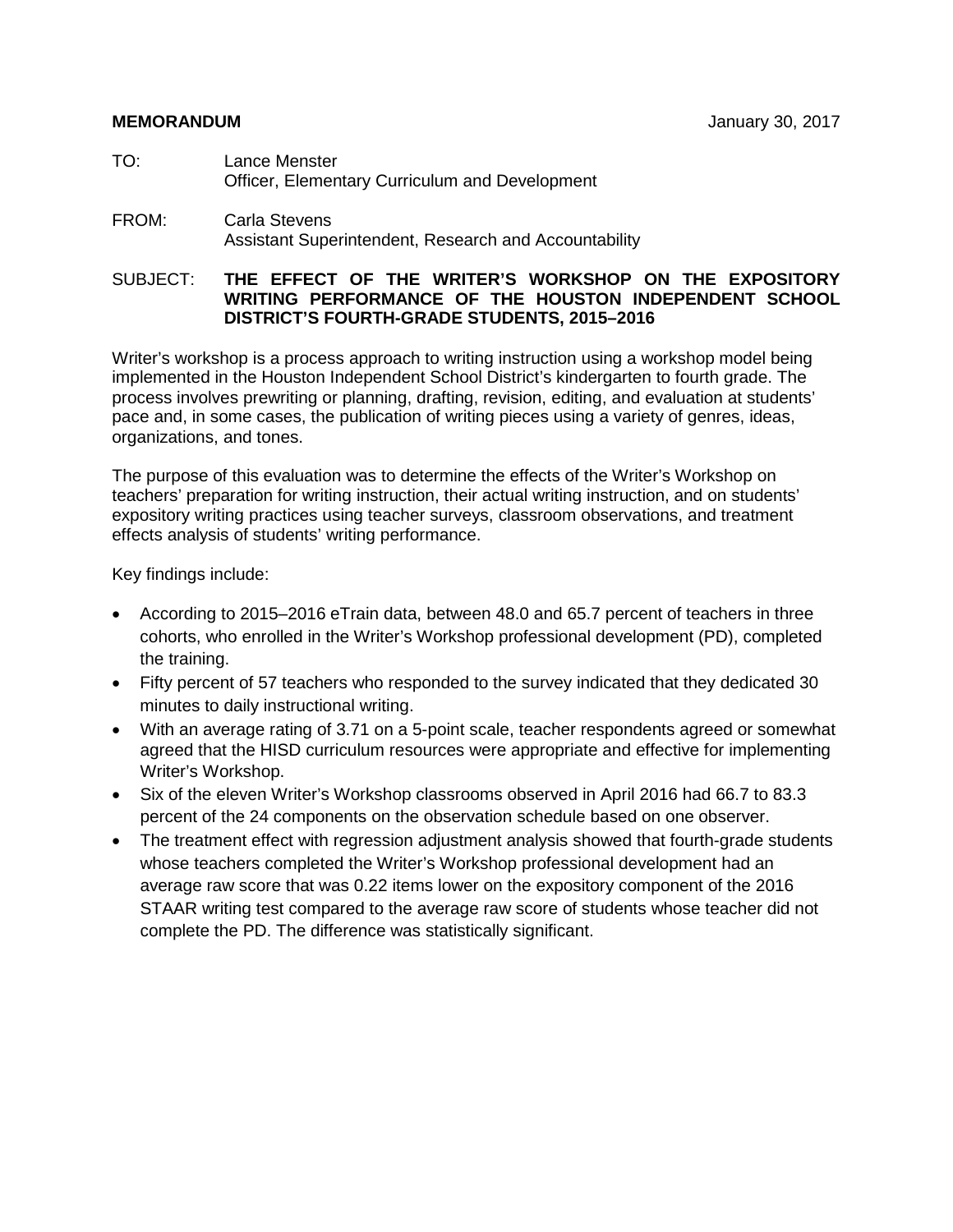Further distribution of this report is at your discretion. Should you have any further questions, please contact me at 713-556-6700.

Carla fattures cus

**Attachment** 

cc: Grenita Lathan Cindy Puryear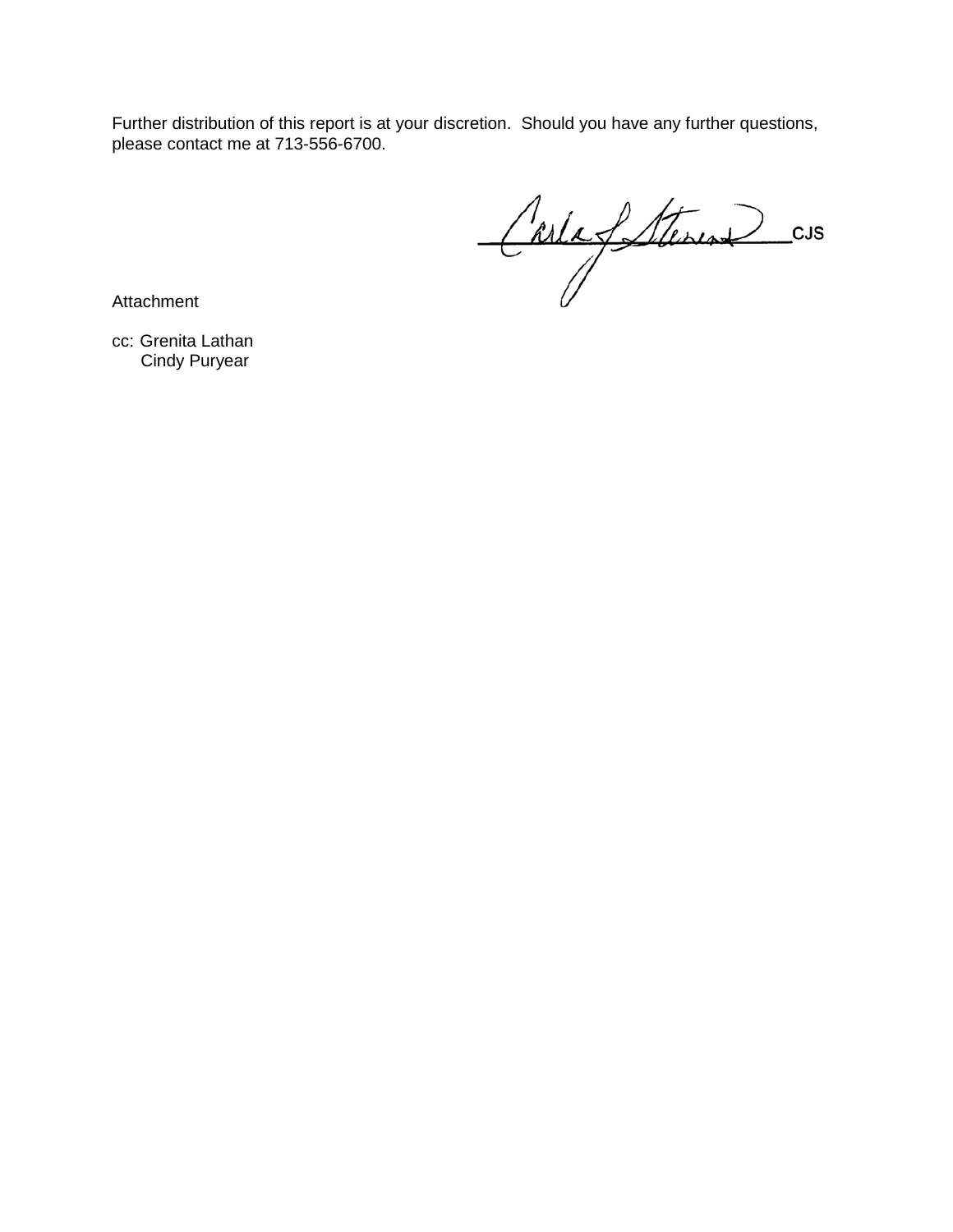## **Houston Independent School District**

## **RESEARCH** Educational Program Report

**The effect of the writer's workshop on the expository writing performance of the Houston IndePendent school district's fourth-Grade students, 2015-2016**

# HISD Research and Accountability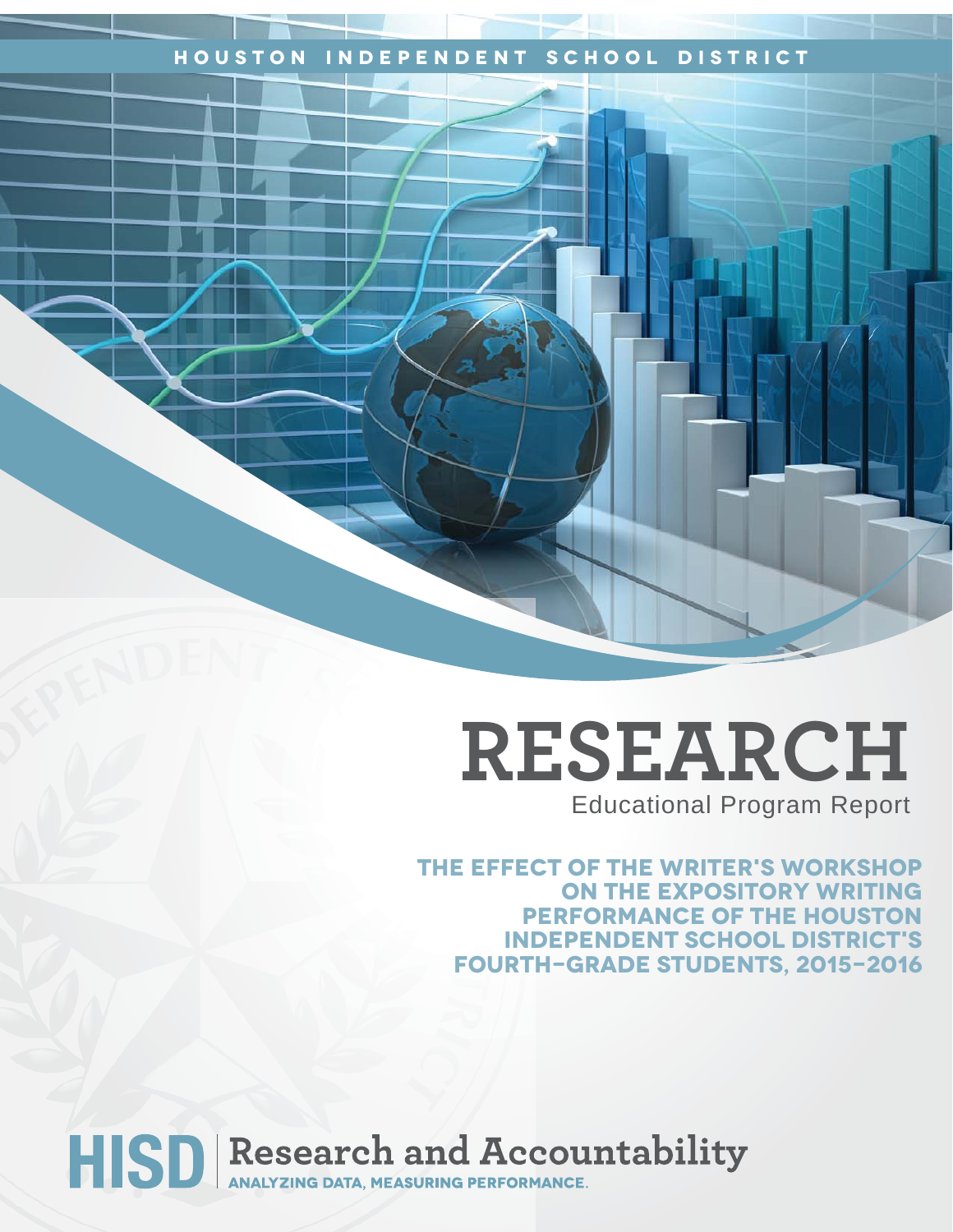

## **2017 Board of Education**

**Wanda Adams** President

**Diana Dávila**  First Vice President

**Jolanda Jones**  Second Vice President

**Rhonda Skillern-Jones Secretary** 

**Anne Sung** Assistant Secretary

**Anna Eastman Manuel Rodriguez, Jr. Michael L. Lunceford Holly Maria Flynn Vilaseca**

**Richard A. Carranza** Superintendent of Schools

**Carla Stevens** Assistant Superintendent Department of Research and Accountability

**Ted D. Serrant, Ph.D.** Research Specialist

**Venia R. Holmes, DrPh**

Research Manager

**Houston Independent School District**

Hattie Mae White Educational Support Center 4400 West 18th StreetHouston, Texas 77092-8501

#### **www.HoustonISD.org**

It is the policy of the Houston Independent School District not to discriminate on the basis of age, color, handicap or disability, ancestry, national origin, marital status, race, religion, sex, veteran status, political affiliation, sexual orientation, gender identity and/or gender expression in its educational or employment programs and activities.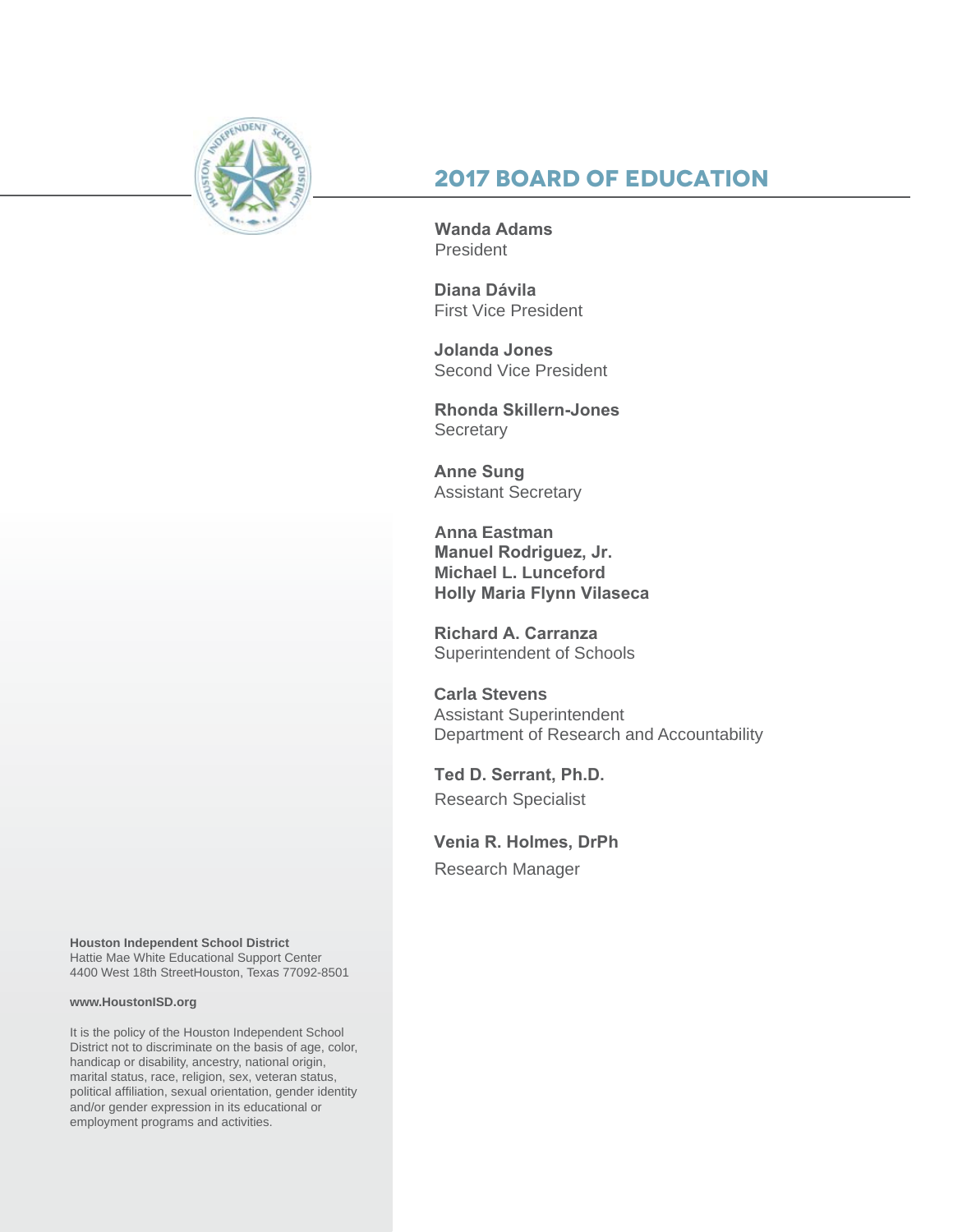## **The Effect of the Writer's Workshop on the Expository Writing Performance of the Houston Independent School District's Fourth-Grade Students, 2015–2016**

## **Executive Summary**

The Writer's Workshop is an approach to writing instruction using a workshop model. It is being implemented in kindergarten to fourth-grade in the Houston Independent School District. The process involves prewriting or planning, drafting, revision, editing, and evaluation at the students' pace and, in some cases, publishing of writing pieces using a variety of topics, genres, ideas, organizations, and tones. The Writer's Workshop sought to improve students' writing through teacher preparation by accommodating weaker students in research-based approaches that treat writing as a process rather than a product (Murray, November, 1972). Writer's Workshop treats students as bona-fide authors, exposing them to the approaches authors use in their writing. Teachers were exposed to four days and/or 12 hours of training in the writing process in preparation for instructing students using Writer's Workshop. Writing is seen as essential to effective communication, learning, and self-expression (Graham, Bollinger, Olson, D'Aoust, MacArthur, McCuthen & Longhouse, 2012).

The purpose of this evaluation was to determine the effects of the Writer's Workshop on teachers' preparation for writing instruction, their writing instruction, and on students' expository writing practices and performance. The effect of the workshop on students' writing performance was determined using the State of Texas Assessments of Academic Readiness (STAAR) writing scale and raw scores and the percentage of students who met the state's writing standards, a teacher survey, and classroom observations.

#### **Highlights**

- According to 2015–2016 eTrain data, between 48.0 and 65.7 percent of teachers in three cohorts, who enrolled in the Writer's Workshop professional development (PD), completed the training.
- Fifty percent of 56 teachers who responded to the survey question indicated that they dedicated 30 minutes to daily instructional writing.
- The teachers who were surveyed had an overall rating of 1.70 on a 2-point scale with "1" being no and "2" being "yes" for their training and preparation for implementing Writer's Workshop. With an average rating of 3.71 on a 5-point scale, teacher respondents agreed or somewhat agreed that the HISD curriculum resources were appropriate and effective for implementing Writer's Workshop.
- On a 5-point scale, teachers who were surveyed had an overall rating of 3.76 on a 5-point scale indicating that they agreed or somewhat agreed that they were efficacious and that they adhered to the writing instructional practices.
- The teachers who were surveyed either somewhat agreed or agreed that their students, 3.49 on a 5 point scale, were able to practice writing using the fundamental Writer's Workshop principles and components.
- Six of the eleven Writer's Workshop classrooms observed in April 2016 had 66.7 to 83.3 percent of the 24 components on the observation schedule based on one observer.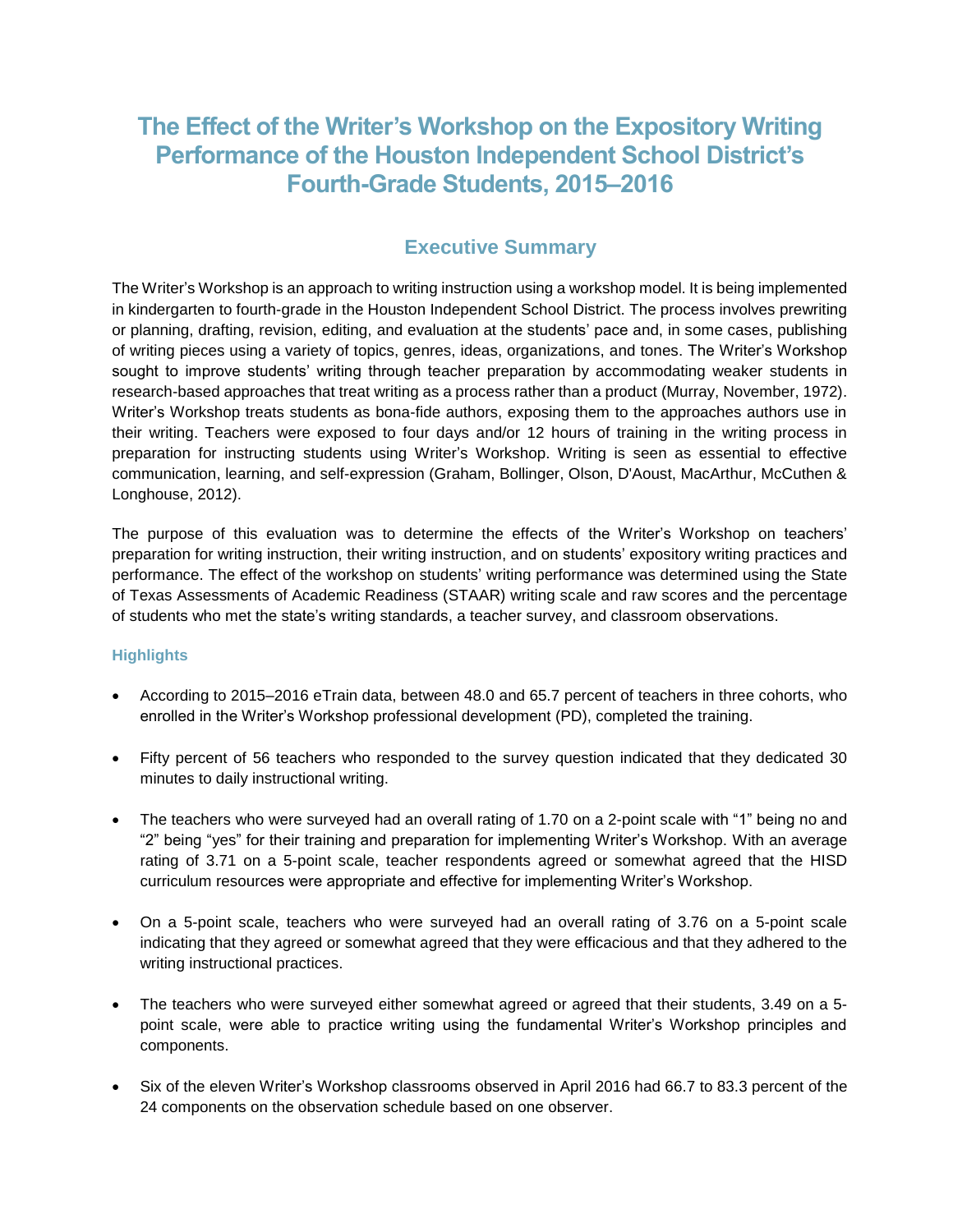- A comparable portion of fourth-grade students in the group whose teachers completed the Writer's Workshop training (61.5%) and whose teachers did not complete the training (60.7%) met the Level II Satisfactory at the 2016 progression standard on the STAAR 2016 writing test.
- Using a treatment effect with regression adjustment analysis, fourth-grade students whose teachers completed the Writers Workshop PD had an average scale score on the 2016 STAAR writing test that was 104 points lower than the scale score of students whose teachers did not complete the PD. The difference was statistically significant.
- The treatment effect with regression adjustment analysis also showed that fourth-grade students whose teachers completed the Writer's Workshop professional development had an average raw score that was 0.22 items lower on the expository component of the 2016 STAAR writing test compared to the average raw score of students whose teacher did not complete the PD. The difference was statistically significant.

#### **Recommendations**

- Teacher completion of the professional development designed to enhance preparation for effective delivery of the Writer's Workshop needs to be encouraged. The high contract to participation cost incurred in delivering this professional development and the failure of teacher participants to confidently confirm students' ability to outline the writing process using the Bomer's Flowchart makes the case for the encouragement.
- Teachers may require additional resources to effectively teach writing at the elementary school level. It may be essential to ensure that writing receives the same level of attention at all elementary grade levels in addition to the fourth grade where writing is tested.
- Future evaluations should focus on observing the delivery of the Writer's Workshop, particularly before the testing period, and possibly multiple times during the school year to assess teachers' actual writing instructional practices. This would allow for a more reliable observation of the Writer's Workshop and a more robust assessment of fidelity.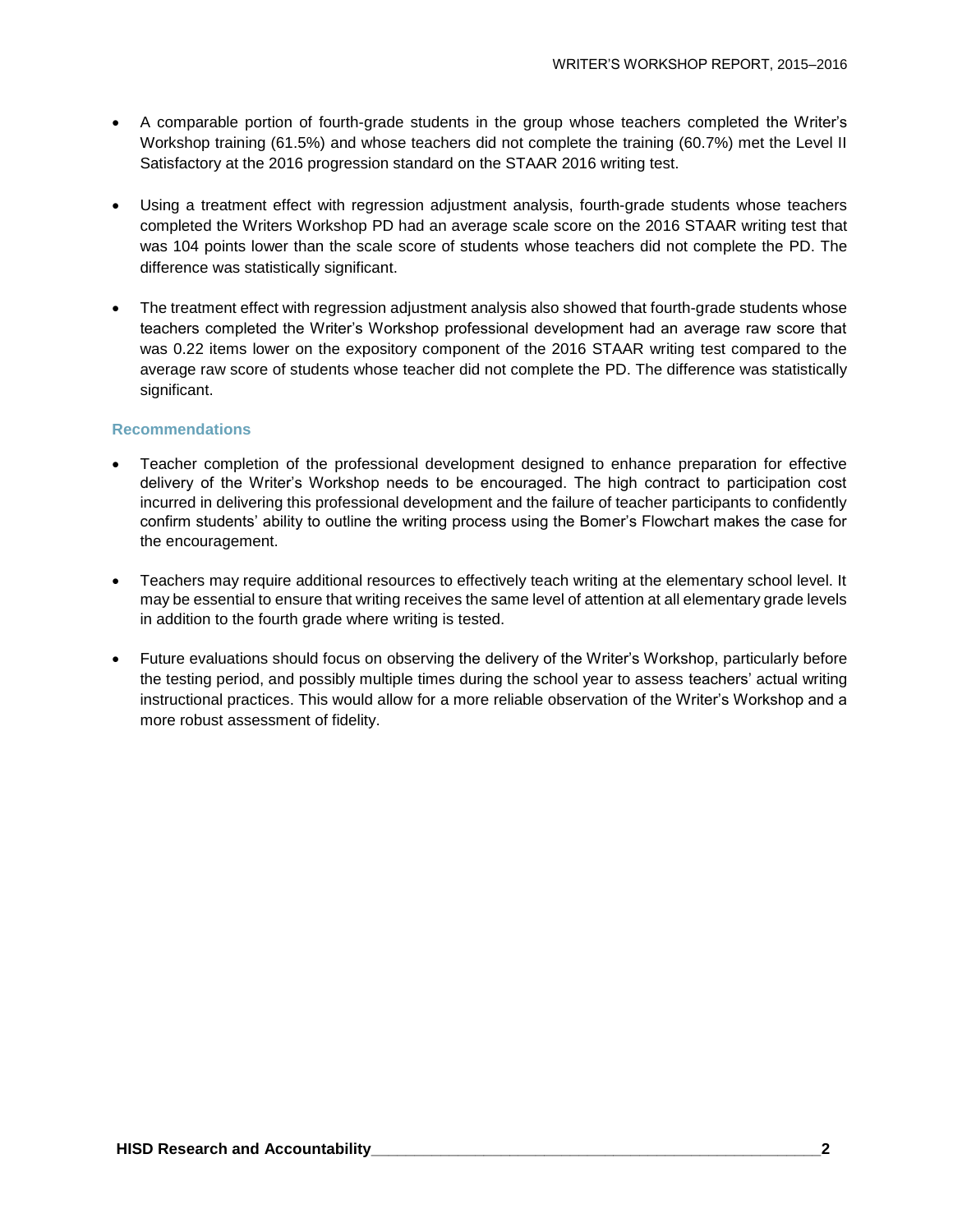## **Introduction**

The Houston Independent School District (HISD) implemented the Writer's Workshop in kindergarten to eighth grades in all schools during the 2015–2016 school year. The Writer's Workshop uses the process approach to writing instruction within a workshop model. The process involves prewriting or planning, drafting, revising, editing, evaluating at students' pace, and in some cases the publication of written pieces using a variety of topics, genres, ideas, organization, and tones. Students are seen as bona-fide authors and, therefore, are exposed to the approaches authors use in their writing. In preparation for facilitating students' writing, teachers of writing were exposed to a four-day and/or 12-hour training in the writing process or Writer's Workshop.

Writing has been described as an essential aspect of "professional, social, community, and civic" engagement because the ability to write well is fundamental to effective "communication, learning, and selfexpression" (Graham, et al., 2012, p. 6). A national survey of elementary school teaching instruction, grades 4 – 6, found that teachers were inadequately prepared to teach writing, students' time devoted to writing was inadequate, and that students' writings were commonly restricted to narratives, letter writing, completing worksheets, and responding to materials read (Gilbert & Graham, 2010). There was little evidence that teachers used research-based approaches when teaching writing, and that they made few or no adaptations or did so infrequently to facilitate weaker students (Gilbert & Graham, 2010). On the 2007 National Assessment of Educational Progress (NAEP) writing assessment, 67 percent of eighth-grade students performed at or below the basic level in writing indicating that they had attained "only partial mastery of the writing skills needed" at this grade level (National Assessment of Educational Progress, Salahu-Din, Persky & Miller, 2008 cited in Gilbert & Graham, 2010). Sixty-two and 63 percent of HISD fourth- and seventh-grade students, respectively met phase-in 1 Level II: Satisfactory standard on the 2015 State of Texas Assessments of Academic Readiness (STAAR) writing test, compared to 70 and 72 percent respectively at the state level. STAAR writing in HISD and the State of Texas is tested in the fourth and seventh grades.

The Writer's Workshop seeks to improve students' writing through teacher preparation, use of a variety of genres and topics, and use of research-based approaches that treat writing as a "process rather than a product" (Murray, 1972, p. 3). The purpose of this evaluation, therefore, is to determine the effects of the writing workshop on teacher preparation for teaching writing, writing instruction, and students' expository writing practices and performance. The effect of the workshop will be determined using STAAR writing scores and performances and Stata treatment effects with regression adjustments (teffects ra), a teachers' survey, and classroom observations. The evaluation sought to answer the following four questions:

- 1. What were the perceptions and experiences of teachers who participated in the Writer's Workshop?
- 2. What were the demographic characteristics of the Writer's Workshop fourth-grade student sample?
- 3. How did fourth-grade students whose teachers participated in the Writer's Workshop perform on the overall and expository component of the 2016 STAAR writing assessment?
- 4. What was the effect of the Writer's Workshop instruction on the overall and expository writing performance of fourth-grade students whose teachers completed the Writer's Workshop?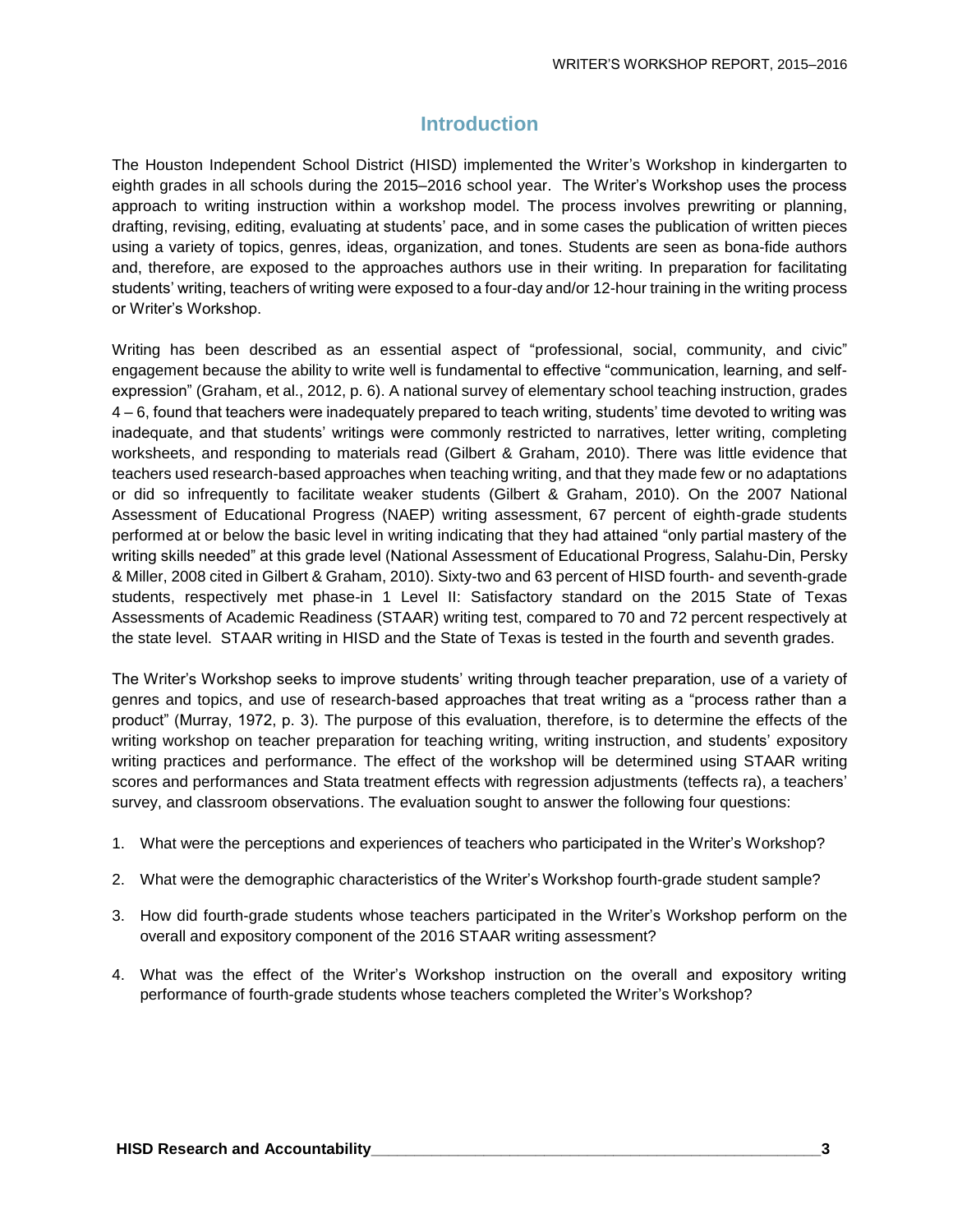### **Literature Review**

Expository writing involves communicating information about a topic using facts and details. It includes specific terms and materials that help classify and define the topic. This type of writing is organized using structures such as examples, classification, cause and effect, problem and solution, and compare and contrast (Houston Independent School District, 2015; Purdue University, 2016). The narrative and expository writing samples of sixth- to twelfth-grade students with language learning disabilities were evaluated for elements of microstructure<sup>1</sup> and macrostructure<sup>2</sup> using experimentation. Results of the Wilcoxon signed ranks tests indicated that the narrative genre had significantly higher levels of productivity and grammatical complexity compared to the expository genres. Both genres showed impoverished text structure and revealed strong correlations between the microstructure and macrostructure (Hall-Mills & Apel, 2013). A report on a 2008 national writing survey concluded that despite consensus on research-based approaches to writing, they have not been widely implemented (Laud, 2013). In addition, most schools have insufficient comprehensive, sustained, and focused systems for offering teacher professional development to support research-based writing practices (Laud, 2013).

Research on the effects of the Writer's Workshop has been mixed. A study involving 90 kindergarten students, randomly assigned to journal writing and Writer's Workshop classrooms, revealed a significant difference in students' writing achievement in favor of those who were exposed to the Writer's Workshop strategies using a repeated measures test on a 10-stage developmental writing rubric (Mester, 2011). When a Chi-square contingency table was used to determine the effect of the Writer's Workshop on 321 students in achievement on the Georgia fifth grade writing assessment over three years, the results showed that students' initial performance prior to the intervention was the highest (Smithson, 2008). In addition, independent samples t-test of the latter two years' performance revealed no significant scale score difference between the groups' writing performance on the assessment (Smithson, 2008). Smithson (2008) identified at least three factors that may explain the unexpected findings of the Georgia study: (1) teacher resistance to full implementation of Writers Workshop due in part to inadequate training and teacher preparation, (2) changes in the test ratings and achievement standards, and (3) lower student ability over time.

The writing performance of 18 first-grade students was compared using writing prompts and Writer's Workshop strategies during a five-week period. The result showed that the reading attitudes of both groups declined while the group exposed to the prompts demonstrated a larger decline. Students who were taught using prompts, however, had mean scores that were higher than those who used the Writer's Workshop strategies. Overall, students who were better writers enjoyed the writing process more (Caroll & Feng, 2010). This study, however, did not specifically investigate Writer's Workshop's effect on expository writing.

The United States Department of Education Institute of Education Sciences (IES) outlined four recommendations for teaching elementary school students to be effective writers (Graham, Bolinger, Olson, D'Aoust, MacArthur, McCuthen & Longhouse, 2012). These were (1) provide daily time for students to write; (2) teach students to use the writing process and how to write for a variety of purposes; (3) teach students to become fluent with handwriting, spelling, sentence construction, typing, and word processing; and (4) create an engaged community of writers. (Graham, et al., 2012). Writer's Workshop, as an approach to the writing process, satisfies the Institute's recommendations for teaching elementary students to be effective writers. Writer's Workshop's effectiveness is the focus of this evaluation study.

l

<sup>1</sup> Microstructure involves the text base, writer's conveyance of meaning at multiple level (word, sentence), productivity, grammatical complexity and accuracy, and lexical diversity

<sup>&</sup>lt;sup>2</sup> These include genre-specific text structure elements like the "gist of the text, organization, cohesion, and text structure, writer's conveyance of meaning.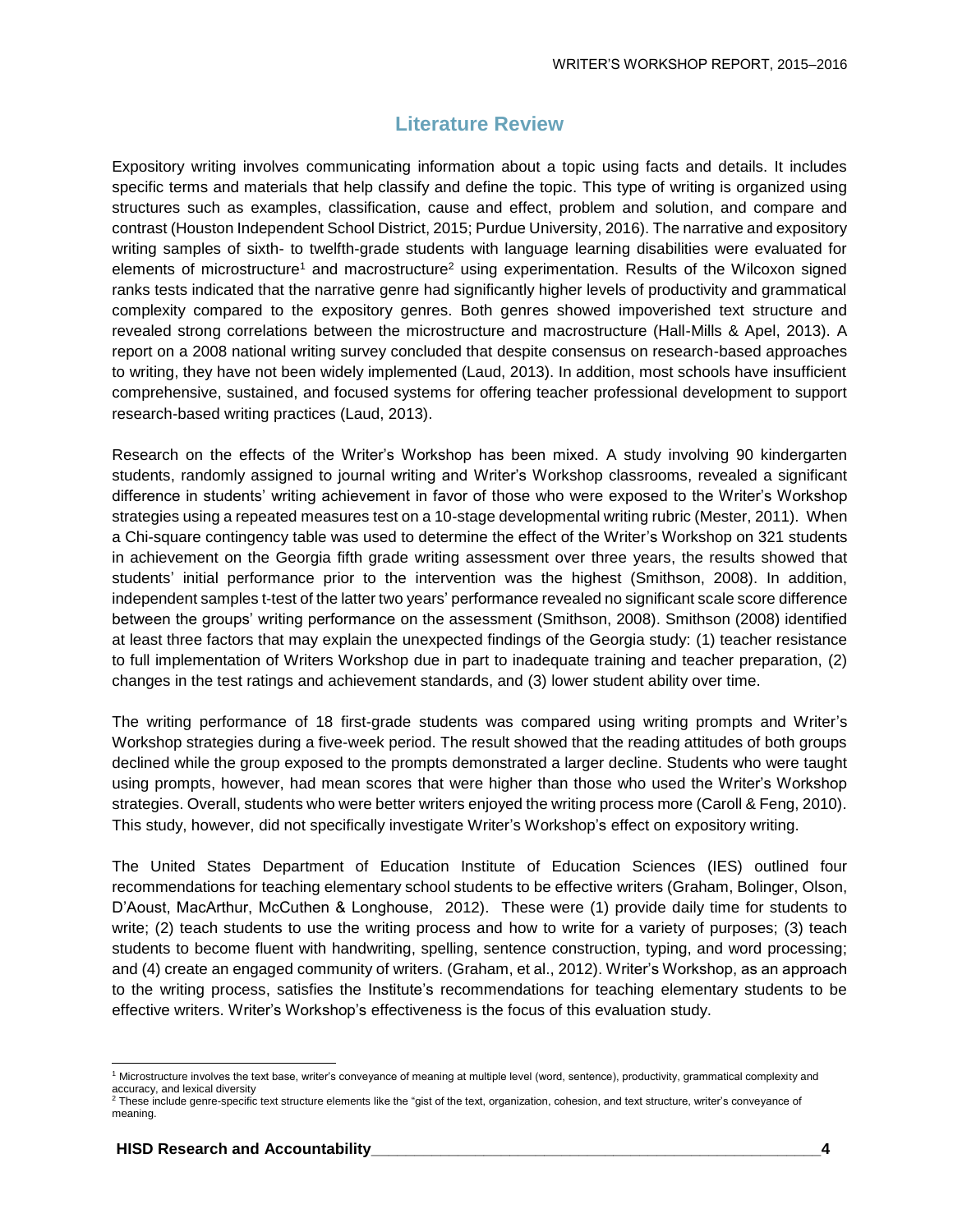#### **Methods**

#### **Data Collection and Analysis**

Data collection for the evaluation of the Writer's Workshop included an online survey, classroom observations, and analysis of students' overall and expository writing results on the 2016 STAAR fourthgrade writing assessment. STAAR writing in elementary school is tested only in the fourth grade. The evaluation benefited from several meetings and discussions with the elementary curriculum officer and managers responsible for supervising the implementation of the Writer's Workshop including the professional development (PD) component. It also involved the review of the PD documents and other online document resources related to writing and the Writer's Workshop.

An online questionnaire was administered to teachers who completed the Writer's Workshop PD training. The survey questions were developed based on the course content. The questionnaire was vetted for validity by the elementary curriculum officer and managers, which they disseminated to increase teachers' response rate. The survey was administered using SurveyMonkey™. SurveyMonkey™ is a free web-based software that administers, collates, and analyzes survey data. The survey was administered from May 12 through 27, 2016. SurveyMonkeyTM calculated an average rating scale score (See **Appendix A** on p. 19 for details). The survey results constitute a major part of this research report.

A sample of schools were randomly selected for classroom observations based on their performance on the 2014–2015 STAAR writing test. Schools were ranked according to the percent of students who met Level II: Phase-in 1 Satisfactory standard and stratified into deciles. One school from each decile stratum was selected by random resulting in a total of ten schools. Emails were sent to the principals of these schools explaining the purpose and procedures for the visit. Six schools agreed to the visit. Classroom observations were conducted during regular fourth-grade writing instruction classes. Teachers were informed of the visit beforehand.

All visits were scheduled between April 11 and 22, 2016 based on the English language arts (ELA) Pacing Calendar<sup>3</sup> to coincide closely with expository writing instruction and to accommodate full implementation of the Writer's Workshop and STAAR testing. However, two of these visits had to be rescheduled and were held April 27 and May 13, 2016. An observation schedule was developed using information from the "Writer's Workshop Facilitator's Guide" and "The First 25 Days of Writer's Workshop" implementation document. Principals or their representatives were debriefed following each school visit to discuss observations and possible recommendations for improvements in program implementation. The results of the school visits were used to determine the program's apparent<sup>4</sup> fidelity. Fidelity has been described as "the proportion of a program's components that was implemented" (Mowbray, Holter, Teague & Deborah, 2003, p. 316).

Teachers serving students from kindergarten through fifth grade and who attended the summer Writer's Workshop training in June and July 2015 were included in this study. They were selected because their students, particularly in the fourth grade, would have had a full year's exposure to the teacher's writing instruction skills and expertise acquired during the Writer's Workshop PD training. Other training sessions were held in September, October, and November 2015, and January 2016 for kindergarten to second grade and third to fifth-grade teacher cohorts.

l

<sup>&</sup>lt;sup>3</sup> The ELA Pacing Calendar is a general guide prepared by HISD Curriculum and Development Department for the scheduled delivery of key Texas Essential Knowledge and Skills (TEKS) and ELA curriculum components.<br><sup>4</sup> I described it as apparent because I was unable to actually observe Writer's Workshop lesson delivery in a number of cases since observation

occurred post-assessment when active delivery of the writing process had ended.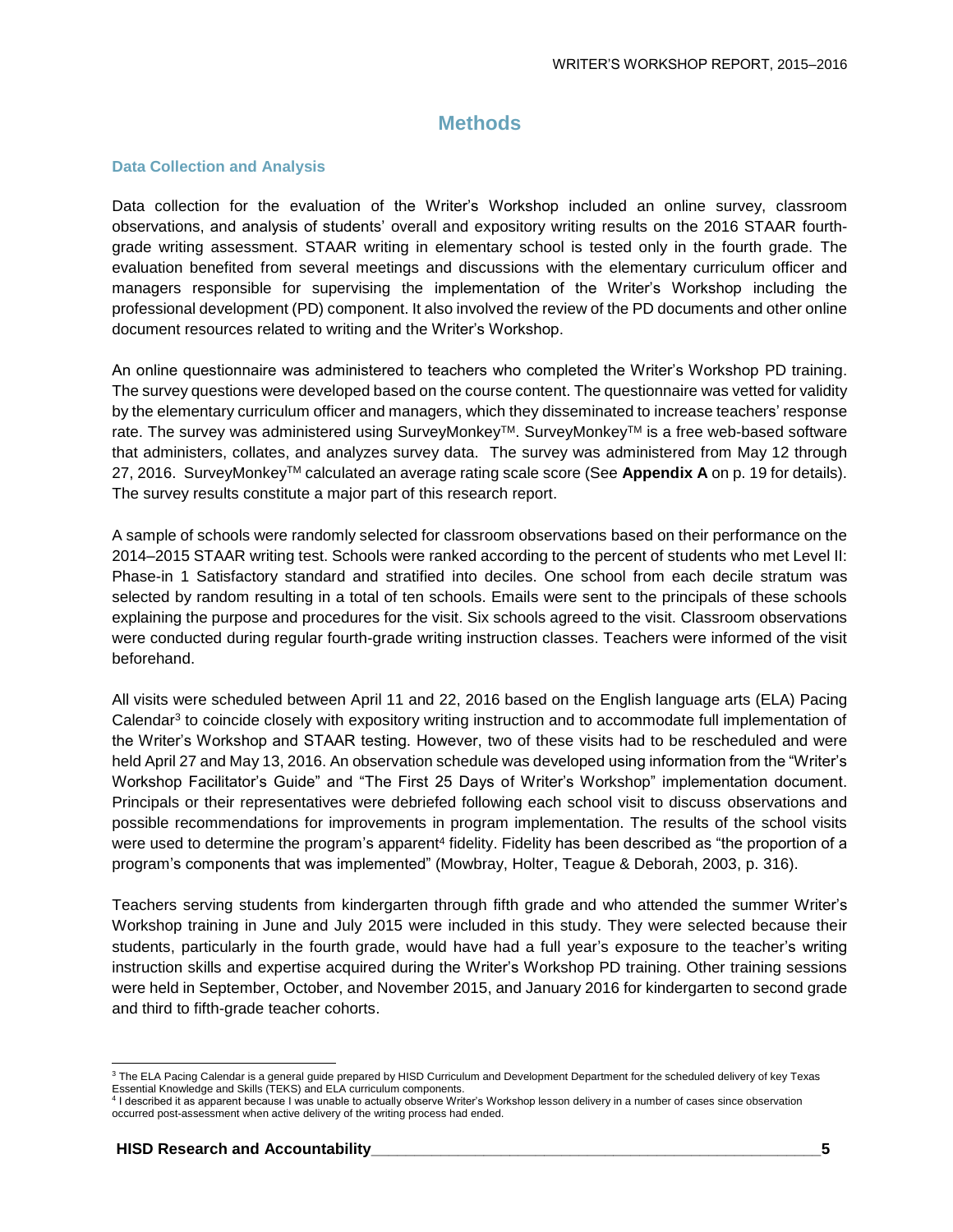Participation in the Writer's Workshop PD training was voluntary or principals could have recommended teachers. Only teachers who registered for the PD, however, were included in this study. This study, therefore, is restricted to teachers who either completed or were recorded as "no show" in the Writer's Workshop PD sessions. Teachers and their students who completed the PD comprised the treatment group and students and their teachers who were "no show" made up the non-treatment group.

Students' raw scores (number of items correct) on the 2016 STAAR fourth-grade expository writing component and their overall writing scale scores were used to analyze students' performance and determine program effect. Students' overall writing scale scores and performance data were also used to determine the mean scale score difference between students whose teachers completed the program and teachers who were recorded as "no show" in the program. Analyses were based on the number of fourth-grade students who met the 2016 STAAR Level II: Satisfactory and Level III: Advanced writing performance at the 2016 progression standard.

#### **Sample**

The sample consisted of students whose teachers completed the Writer's Workshop PD training and those whose teachers were recorded as 'no show' and whose students scored on the fourth-grade STAAR writing test. A total of 892 teachers registered to participate in the professional development program. These participants and their writing students constituted the "frame" from which the fourth-grade student sample was selected (see Murnane & Willet, 2011, p. 47). Generalization of results are limited, therefore, to the broader group of fourth-grade students whose teachers registered to participate in the program and not to the total population of fourth-grade students (see Murnane & Willet, 2011, p. 47). Forty-three fourth-grade teachers completed the PD and 12 fourth-grade teachers were recorded as "no-show", making up the fourthgrade teacher sample.

Students were linked to their fourth-grade teachers using the Public Education Information Management System (PEIMS) and the STAAR assessment result files. These files included demographic and test data for each student. A total of 2,371 fourth-grade students comprised the sample. Of these, 1,879 students had teachers who completed the Writer's Workshop training and 492 students had teachers who were recorded as "no show" in the program. Tests of normality using detrended normal Q-Q and normal Q-Q plot of the scale score and the raw score for the composition (expository) component of the STAAR test were confirmed.

Of the 447 teachers who completed the PD, 57 (12.8%) completed the survey questionnaire. As mentioned earlier, 11 writing classes in six of the 10 randomly selected schools were observed. A rubric of Writer's Workshop criteria was used to conduct the evaluation by one observer (See Appendix B, p. 20).

#### **Data Limitations**

- As noted, the STAAR writing assessment is limited to fourth grade and, therefore, does not cover the full spectrum of grades whose teachers participated in the Writer's Workshop.
- Because of the limited survey administration timeframe, only 12.8 percent of teachers responded to the Writer's Workshop survey. Any inference about the survey has to be restricted to that group of teachers since they may not be representative of the entire population of Writers Workshop participants in HISD.
- Classroom observations were conducted toward the end of the school year to minimize disruption. Instruction had to be scheduled to accommodate the visits and may not have reflected the preferred natural setting for observation.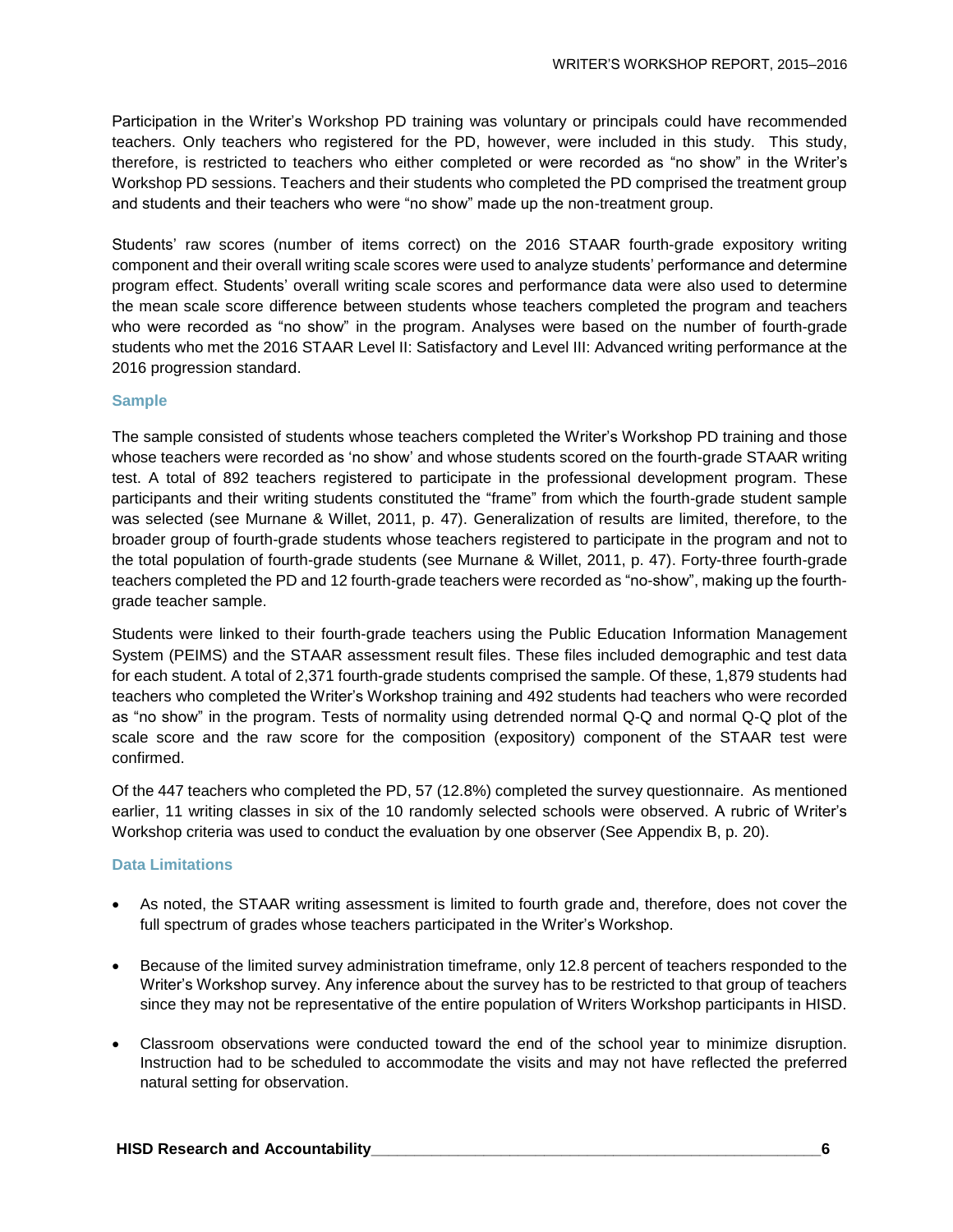Classroom observations were conducted after the STAAR testing in April 2016 by which time most manipulatives and Writer's Workshop artifacts were removed from the classroom to ensure test security. The observations, therefore may not be a true reflection of the students' entire writing experience since it captures a moment in time. Results of the observations, may not adequately reflect program fidelity.

#### **Results**

#### **What were the perceptions and experiences of teachers who participated in the Writer's Workshop?**

#### **Teacher Participation**

The Writer's Workshop PD was offered to kindergarten through fifth-grade teachers of writing. Summer sessions were held in June and July, 2015 for these teachers. As mentioned before, additional sessions were held in September, October, and November 2015, and January 2016 for third- to fifth- and kindergarten to fifth-grade teachers. A total of 892 teachers enrolled in the PD, voluntarily. Of these, 611 were enrolled in the summer's kindergarten through fifth-grade training; 108 teachers enrolled in the third to fifth grade PD training, and 173 teachers were enrolled in the kindergarten to second grade PD training. Of the 892 teachers who enrolled in the Writer's Workshop PD, 447 teachers completed the PD, 212 were "no shows", 79 did not complete the PD, and 154 teachers dropped out of the PD. **Figure 1** shows the participation status of teachers by the Writer's Workshop PD cohorts.



#### **Figure 1. Teachers' participation status by Writer's Workshop professional development cohorts, 2015–2016**

 Figure 1 shows that 65.7 percent of third to fifth grade teachers competed the Summer Writer's Workshop PD.

**3rd-5th Grade (%)**  $\vert$  **65.7**  $\vert$  **20.4**  $\vert$  **6.5**  $\vert$  **7.4**  $\vert$ **K-2nd Grade (%)** 48.0  $\qquad$  28.9  $\qquad$  5.2 17.9

- Less than half of the teachers who enrolled in the kindergarten to fifth grade Writer's Workshop PD completed the training.
- Between 20.4 and 28.9 percent of teachers enrolled in the Writer's Workshop PD training cohorts were "no shows."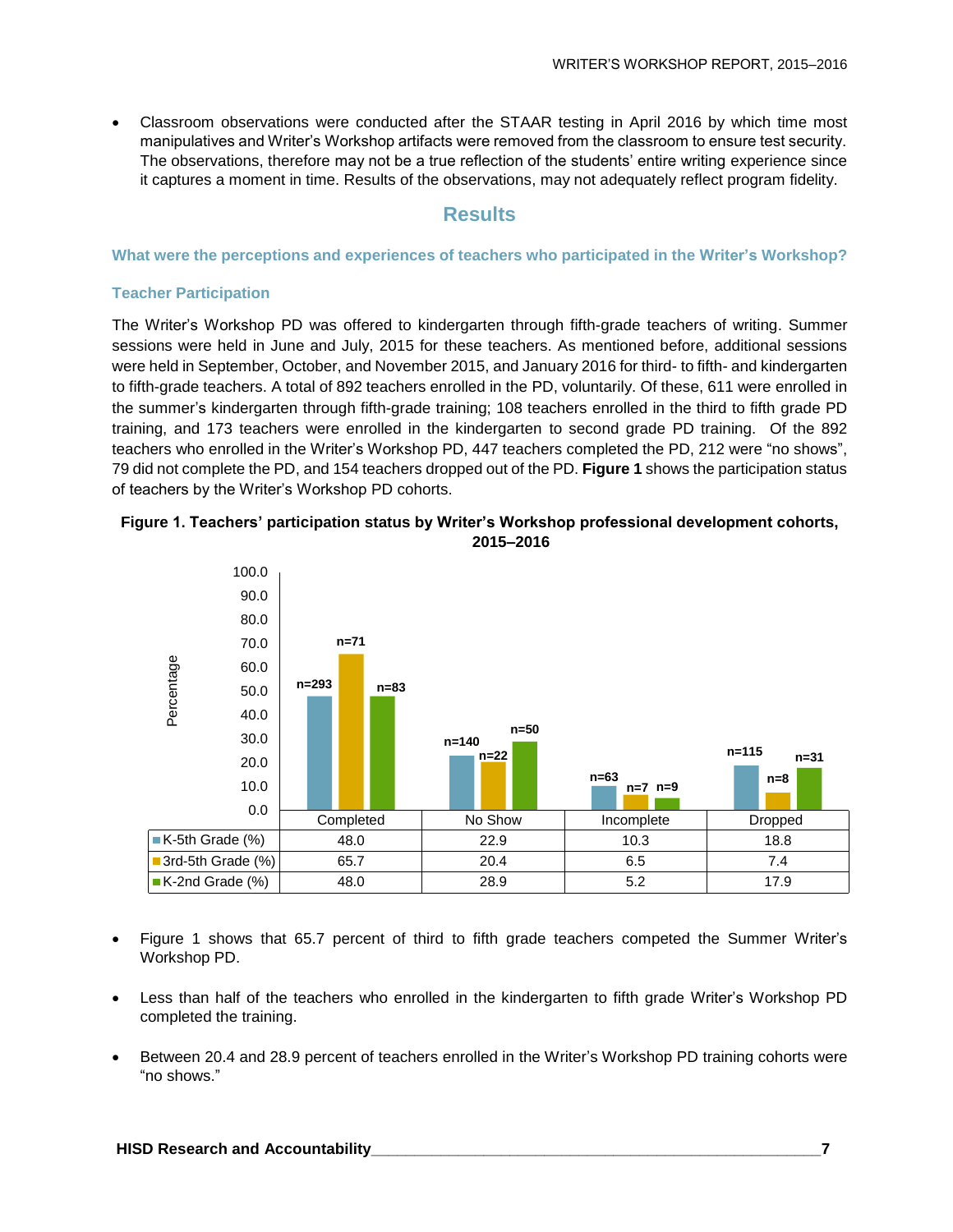Of the teachers who enrolled in the kindergarten to fifth and kindergarten to second-grade Writer's Workshop PD cohort, 18.8 and 17.9 percent, respectively, dropped out.

#### **Survey Results:**

#### **a. Instructional Contexts for Writer's Workshop**

An online survey was administered to teachers who completed the Writer's Workshop PD training. Fiftyseven prekindergarten to fifth-grade teachers (12.8% of those who completed the PD) completed the survey as shown in **Figure 2.** 





Note: Teachers in departmentalized schools teach writing in multiple grades. There were 57 respondents who taught 66 writing classes.

- Most of the survey respondents were first-grade (26.3%) and second-grade (26.3%) teachers.
- According to Figure 2, 15.8 percent of respondents were third and fourth-grade teachers.
- Survey respondents were asked to identify the teaching configuration in which they implemented the Writer's Workshop. Of the 57 respondents, 50.9 percent said it was delivered in self-contained classes, 40.4 percent said it was delivered in departmentalized classrooms, and 8.8 percent said they delivered the Writer's Workshop in other configurations that included, dual language, team teaching, special education, and intervention settings.
- Most respondents provided writing instructions in English (55.4%) as opposed to Spanish (42.9%) and Chinese Mandarin (1.8%). **Figure 3** shows the approximate number of minutes teachers devoted to daily writing instructions. The suggested duration of daily writing instruction is 45–60 minutes (Bach & Supovitz, 2003).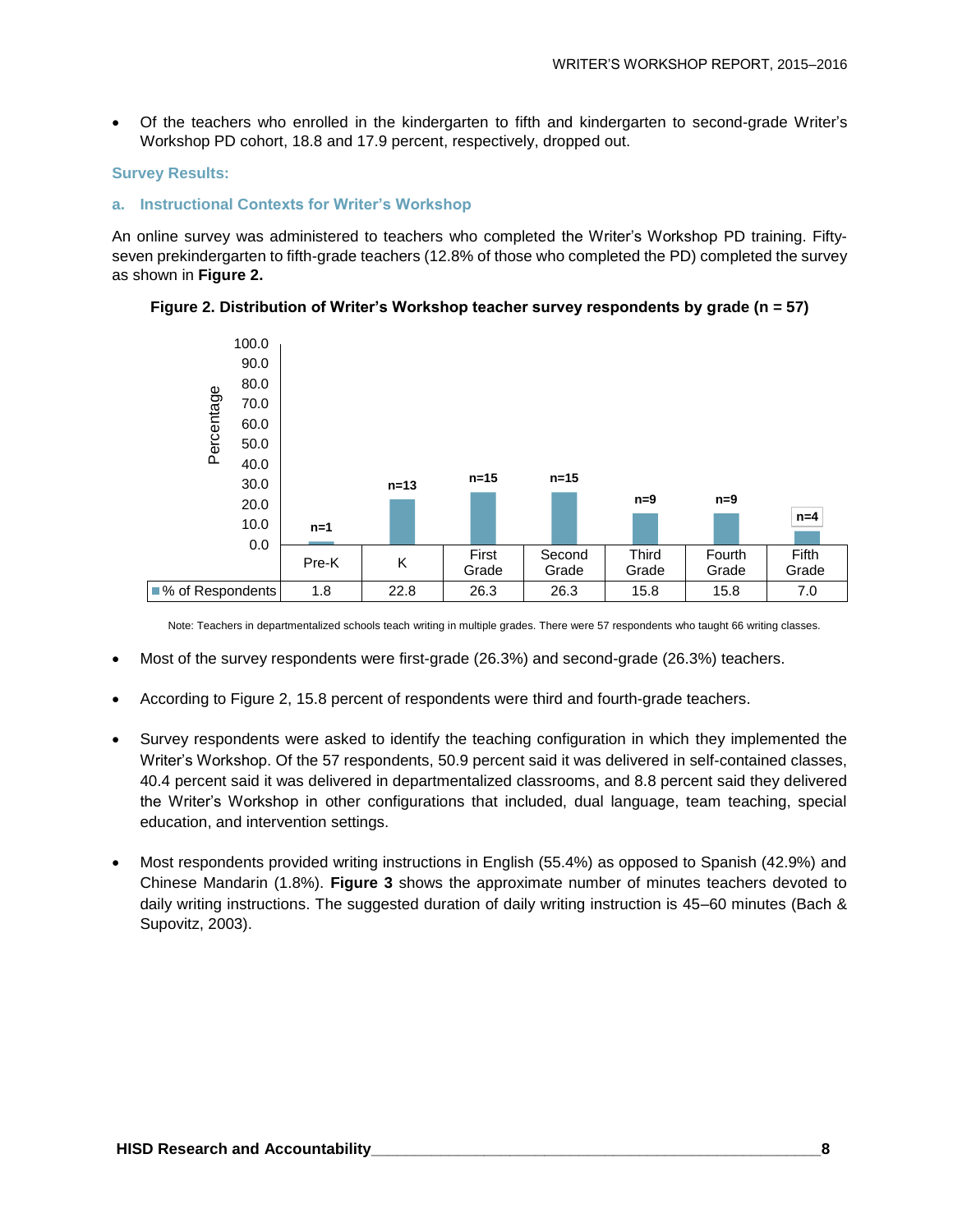

#### **Figure 3. Approximate number of minutes dedicated to daily writing instruction by Writer's Workshop survey respondents (n = 56)**

- Most instruction in writing appeared to last about 30 minutes according to half of the survey respondents (50.0%).
- About one-third of the survey respondents (30.4%) dedicated approximately 45 minutes to daily instruction in writing.
- Almost one-fifth (19.6%) of survey respondents devoted approximately 60 minutes for daily writing instruction.

#### **b. Preparation and Training**

A five-item Likert scale was used to measure teachers' preparation and training for delivering Writer's Workshop writing instructions. Items were weighted and average ratings were tabulated. Fifty-three (93.0%) of teacher respondents responded to the statements shown in **Table 1.**

| Table 1. Teacher preparation and training of implementing Writer's Workshop     |                       |                        |                   |
|---------------------------------------------------------------------------------|-----------------------|------------------------|-------------------|
| <b>Preparation and training</b>                                                 | <b>No</b><br>(1)<br>n | <b>Yes</b><br>(2)<br>n | Average<br>Rating |
| Attended four-day Writer's Workshop session                                     | 10                    | 39                     | 1.80              |
| Attended the 12-hour Writer's Workshop session                                  | 26                    | 21                     | 1.42              |
| Information learned in the four-day sessions prepared me for Writers' Workshop. | 3                     | 48                     | 1.94              |
| The read-aloud books worked well with the writing process.                      | 2                     | 50                     | 1.96              |
| The "First 25-days" document provided adequate quide for teaching writing.      | 3                     | 50                     | 1.94              |
| <b>Overall Rating</b>                                                           |                       |                        | 1.70              |

- With an overall rating of 1.70 on a 2-point scale with "no" being 1 and "yes" being 2, teacher respondents indicated that they were adequately prepared for implementing the Writer's Workshop in their classrooms. Overall, most respondents met the preparation and training requirements outlined.
- Most teacher respondents indicated that (a) the read-aloud books used for the writing process worked well (average rating of 1.96), (b) information learned in the four-day session prepared them for Writer's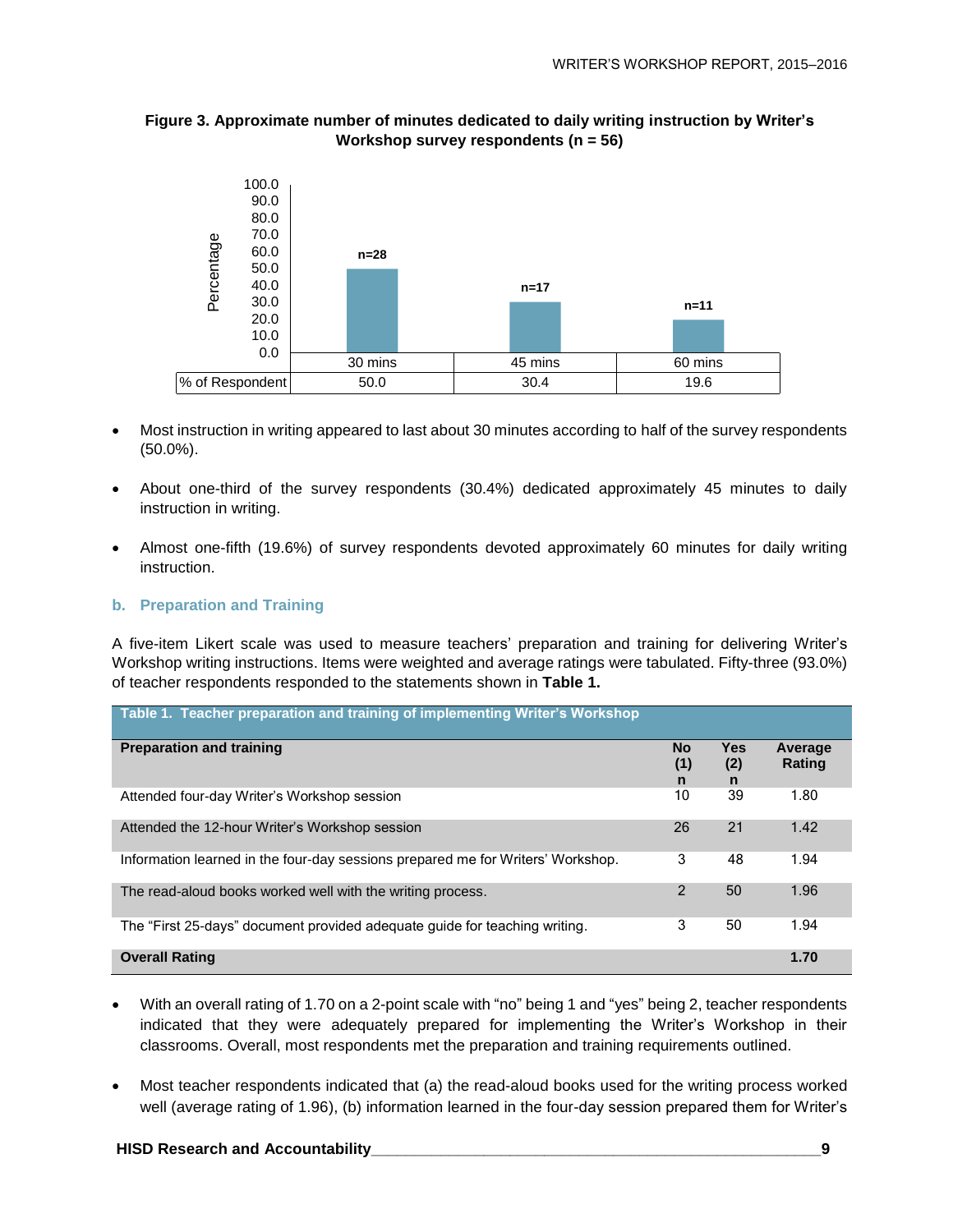Workshop (average rating of 1.94), and (c) the guidance provided by the "First 25-days document" appeared to have been an adequate guide for teaching writing (average rating of 1.94).

 More respondents appeared to have attended the four days Writer's Workshop session than those who attended the 12-hour Writer's Workshop session. Their average ratings was 1.80 and 1.42, respectively, on a 2-point scale. Some may have attended both sessions.

Teacher respondents were also asked to suggest any additional PD that they would like to receive in support of the Writer's Workshop implementation. Twenty-one respondents (36.8% of all respondents) provided suggestions. The four most frequent suggestions were: ongoing writing PD workshops throughout the year (5 respondents); strategies for implementing Writer's Workshop in kindergarten (3 respondents); improved time management (2 respondents), and the use of writing stations (2 respondents).

#### **c. Appropriateness and Effectiveness of HISD Curricular Resources for Writer's Workshop**

Respondents' levels of agreement or disagreement with six statements were used to measure the appropriateness and effectiveness of related district resources for supporting the Writer's Workshop. The items were rated on a scale of 1 to 5, from strongly disagree to strongly agree. The results are summarized in **Table 2.**

| Table 2. Appropriateness and effectiveness of HISD curricular resources for Writer's Workshop<br>implementation              |                                                          |                                        |                                                |                             |                                                 |                   |
|------------------------------------------------------------------------------------------------------------------------------|----------------------------------------------------------|----------------------------------------|------------------------------------------------|-----------------------------|-------------------------------------------------|-------------------|
| <b>HISR Curricular Resources</b>                                                                                             | <b>Strongly</b><br><b>Disagree</b><br>(1)<br>$\mathbf n$ | <b>Disagree</b><br>(2)<br>$\mathsf{n}$ | <b>Somewhat</b><br>Agree<br>(3)<br>$\mathbf n$ | Agree<br>(4)<br>$\mathbf n$ | <b>Strongly</b><br>Agree<br>(5)<br>$\mathsf{n}$ | Average<br>Rating |
| <b>HISD</b><br>of<br>Structure<br>and<br>framework<br>Curriculum and Planning guide facilitate<br>ease of planning.          |                                                          | $\overline{4}$                         | 18                                             | 25                          | 5                                               | 3.55              |
| First 25-days document supports Writer's<br>Workshop implementation.                                                         |                                                          | $\overline{2}$                         | 12                                             | 26                          | 12                                              | 3.87              |
| Sixty-minutes writing session provided<br>structure to classroom writing.                                                    | $\overline{2}$                                           | 5                                      | 15                                             | 26                          | 4                                               | 3.48              |
| Instructional strategies in HISD curriculum<br>guides<br>planning<br>supported<br>my<br>instructional planning and delivery. |                                                          | $\overline{4}$                         | 8                                              | 33                          | 5                                               | 3.73              |
| Instructional strategies in HISD curriculum<br>supported<br>instructional<br>quides<br>my<br>planning and delivery.          |                                                          | 4                                      | 11                                             | 32                          | 5                                               | 3.68              |
| Anchor charts in HISD curriculum planning<br>quides<br>instructional<br>supported<br>my<br>planning and delivery.            | 1                                                        | $\overline{4}$                         | 3                                              | 33                          | 12                                              | 3.96              |
| <b>Overall Rating</b>                                                                                                        |                                                          |                                        |                                                |                             |                                                 | 3.71              |

- The appropriateness and effectiveness of HISD curricular resources in the planning and delivery of the Writer's Workshop had an overall rating of 3.71 on a 5-point scale. Most respondents agreed with the statements in Table 2.
- With an average rating of 3.96 on a 5-point scale, most respondents agreed or strongly agreed that the anchor charts appeared to have supported their instructional planning and delivery.
- The "First 25-days document" had an average rating of 3.87 on a 5-point scale, as a support for the implementation of the Writer's Workshop. Most respondents agreed with this statement.

#### **HISD Research and Accountability\_\_\_\_\_\_\_\_\_\_\_\_\_\_\_\_\_\_\_\_\_\_\_\_\_\_\_\_\_\_\_\_\_\_\_\_\_\_\_\_\_\_\_\_\_\_\_\_\_\_\_\_10**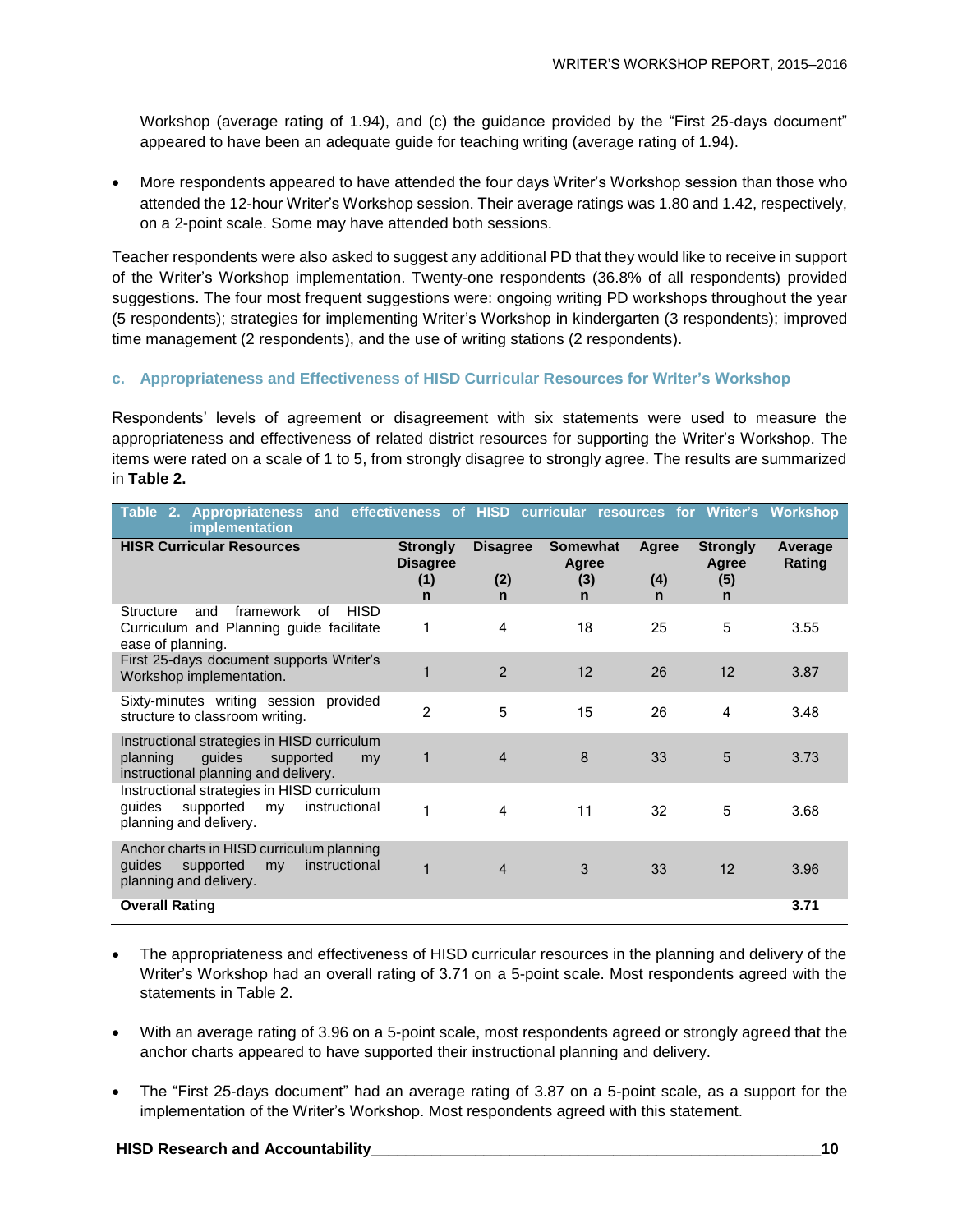- On an average rating of 3.55 on a 5-point scale, most respondents either agreed or somewhat agreed that the structure and framework of HISD curriculum and planning guides facilitated the ease of planning for Writer's Workshop.
- The lowest average rating of 3.48 on a 5-point scale was received on "the 60-minutes writing sessions provided structure to writing in the classroom". Most respondents either agreed or somewhat agreed with this statement.

Teacher respondents were also asked to provide additional details or information that could be included in the curriculum planning guides to support the Writer's Workshop implementation. Fourteen respondents provided details and information that included: linking the Writer's Workshop to exemplar lesson plans and teaching strategies; aligning Writer's Workshop to existing district resources; including teachers in the preparation of the curriculum guides; organizing the curriculum better to follow a logical sequence; condensing the planning guides; sticking to the instruction time frames; and offering actual writing topics.

#### **d. Teacher Self-efficacy and Writing Instructional Practices**

Seven survey items were used to measure teacher self-efficacy and writing instructional practices in the classroom. The items measured the extent of teacher agreement or disagreement on a 5-point Likert scale as shown in **Table 3.**

| Table 3. Survey respondents' self-efficacy and writing instructional practices                                             |                                                |                             |                               |                   |                                      |                   |  |  |  |
|----------------------------------------------------------------------------------------------------------------------------|------------------------------------------------|-----------------------------|-------------------------------|-------------------|--------------------------------------|-------------------|--|--|--|
| Self-Efficacy and Writing Instructional<br><b>Practices</b>                                                                | <b>Strongly</b><br><b>Disagree</b><br>(1)<br>n | <b>Disagree</b><br>(2)<br>n | Somewhat<br>Agree<br>(3)<br>n | Agree<br>(4)<br>n | <b>Strongly</b><br>Agree<br>(5)<br>n | Average<br>Rating |  |  |  |
| Compared to a year ago, I have a deep<br>understanding of what it takes to be an<br>effective writing teacher.             | $\mathbf 0$                                    | 4                           | 9                             | 27                | 12                                   | 3.90              |  |  |  |
| I successfully guide my students to identify<br>writing topics.                                                            | $\Omega$                                       | 3                           | 8                             | 31                | 10                                   | 3.92              |  |  |  |
| I facilitate small group oral story crafting in<br>my classroom.                                                           | $\overline{2}$                                 | 8                           | 12                            | 19                | 11                                   | 3.56              |  |  |  |
| I use rubrics to assess my students' writing                                                                               | $\Omega$                                       | $\overline{4}$              | 14                            | 24                | 10                                   | 3.77              |  |  |  |
| I used read aloud daily as part of my writing<br>instruction.                                                              | $\mathbf{0}$                                   | 3                           | 13                            | 22                | 14                                   | 3.90              |  |  |  |
| I use 6+1 Traits of Writing in my classroom<br>daily<br>for<br>common<br>language<br>and<br>demonstration of good writing. | 2                                              | 6                           | 24                            | 11                | 8                                    | 3.33              |  |  |  |
| Identified English/Spanish Language Arts<br>TEKS are practiced as a common thread to<br>my daily writing instruction.      | 0                                              | 3                           | 9                             | 28                | 12                                   | 3.94              |  |  |  |
| <b>Overall Rating</b>                                                                                                      |                                                |                             |                               |                   |                                      | 3.76              |  |  |  |

- With an overall rating of 3.76 on a 5-point scale, most teacher respondents agreed or somewhat agreed with the statements related to their self-efficacy and writing instructional practices.
- "Identified English/Spanish Language Arts TEKS are practiced as a common thread to my daily writing instruction" and "I successfully guide students to identify writing topics" received the highest average ratings of 3.94 and 3.92, respectively, on a 5-point scale. Most respondents either agreed or strongly agreed with these statements.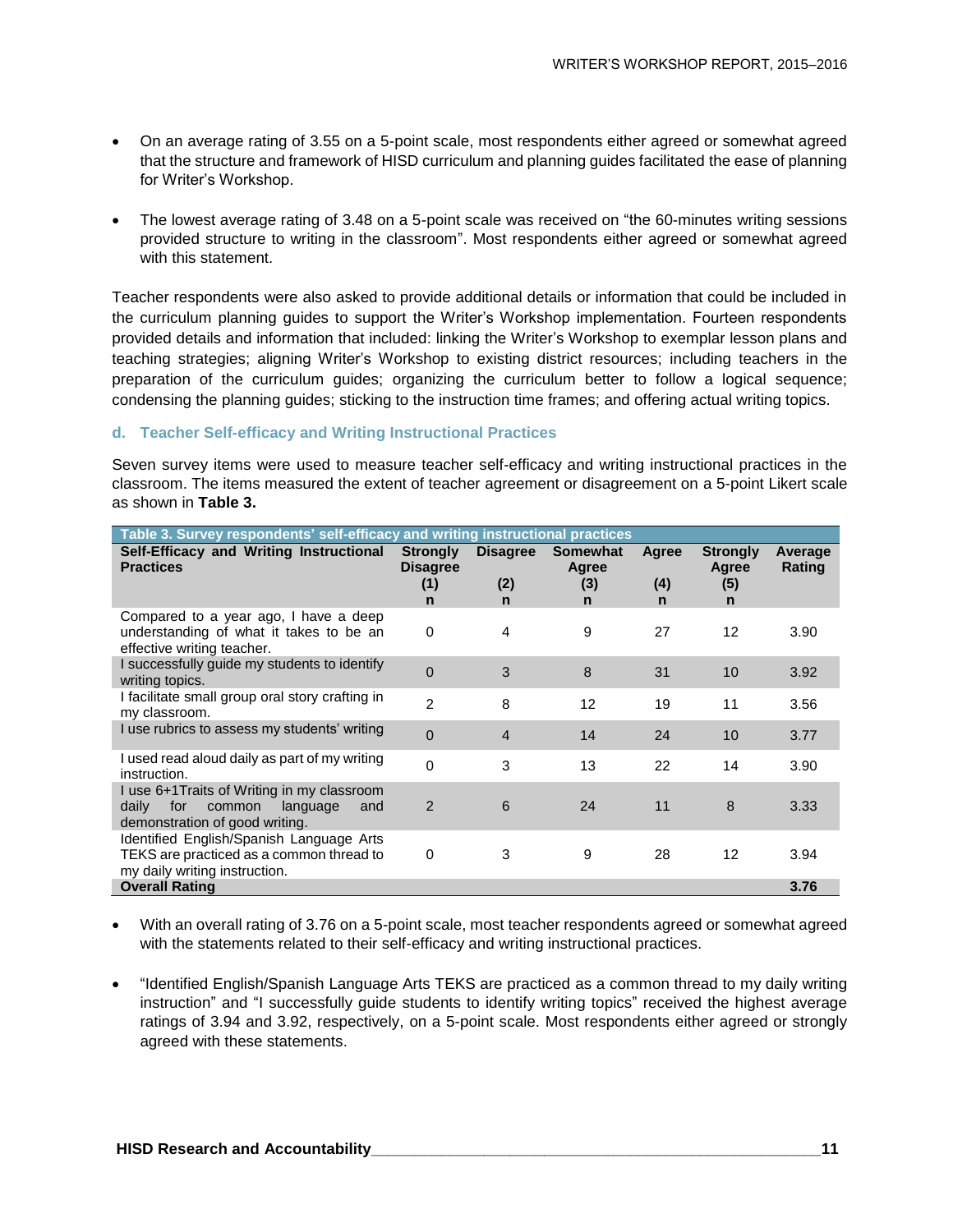- Most respondents either agreed or strongly agreed that "I used read aloud daily as part of my writing instruction" and that "compared to a year ago, I have a deep understanding of what it takes to be an effective writing teacher." Both statements had an average rating of 3.90 on a 5-point scale.
- Respondents use of 6+1 Traits of Writing to create a common language of effective writing and to demonstrate what good writing looks like daily, had the lowest rating of 3.33 on a 5-point scale. Most respondents somewhat agreed with this statement.
- The facilitation of small group oral story crafting had an average rating of 3.56 on a 5-point scale.

#### **e. Students Writing Practices**

Finally, teacher respondents were asked to rate their students' writing practices using a scale of 1 to 5 to measure their degree of agreement or disagreement on eight items. Fifty-one teachers responded to these items. The results are shown in **Table 4.** 

| Table 4. Teachers' ratings of their students' writing practices                   |                                    |                 |                          |                     |                          |                   |  |  |  |
|-----------------------------------------------------------------------------------|------------------------------------|-----------------|--------------------------|---------------------|--------------------------|-------------------|--|--|--|
| <b>HISR Curricular Resources</b>                                                  | <b>Strongly</b><br><b>Disagree</b> | <b>Disagree</b> | <b>Somewhat</b><br>Agree | <b>Agree</b>        | <b>Strongly</b><br>Agree | Average<br>Rating |  |  |  |
|                                                                                   | (1)<br>$\mathsf{n}$                | (2)<br>n        | (3)<br>n                 | (4)<br>$\mathsf{n}$ | (5)<br>n                 |                   |  |  |  |
| My students can outline the writing process                                       |                                    |                 |                          |                     |                          |                   |  |  |  |
| using Bomer's Flowchart.                                                          |                                    | 17              | 20                       | 10                  | 3                        | 2.94              |  |  |  |
| My students are able to make My Heart                                             |                                    |                 |                          |                     |                          |                   |  |  |  |
| maps as part of the writing process.                                              | $\mathbf 0$                        | 7               | 14                       | 18                  | 12                       | 3.69              |  |  |  |
| My students are able to complete their                                            |                                    |                 |                          |                     |                          |                   |  |  |  |
| writing station activities daily and on time.                                     | 0                                  | 7               | 16                       | 19                  | 9                        | 3.59              |  |  |  |
| My students are able to use Mentors' texts,                                       |                                    |                 |                          |                     |                          |                   |  |  |  |
| appropriately.                                                                    | $\mathbf 0$                        | 5               | 24                       | 14                  | 7                        | 3.46              |  |  |  |
| My students are able to draft, revise, and                                        |                                    |                 |                          |                     |                          |                   |  |  |  |
| edit an original piece of writing.                                                | 0                                  | 6               | 14                       | 25                  | 6                        | 3.61              |  |  |  |
| My students confer and reflect on their                                           |                                    |                 |                          |                     |                          |                   |  |  |  |
| writing pieces.                                                                   | $\mathbf 0$                        | 6               | 19                       | 20                  | 6                        | 3.51              |  |  |  |
| My students are able to use objects to                                            |                                    |                 |                          |                     |                          |                   |  |  |  |
| generate their writing.                                                           |                                    | 6               | 13                       | 23                  | 7                        | 3.58              |  |  |  |
| My students are able to effectively<br>incorporate the Writer's Notebook into the |                                    |                 |                          |                     |                          |                   |  |  |  |
| writing process.                                                                  | $\mathbf 0$                        | 7               | 18                       | 19                  | 7                        | 3.51              |  |  |  |
| <b>Overall Rating</b>                                                             |                                    |                 |                          |                     |                          | 3.49              |  |  |  |

- Overall, teachers' average rating of students writing practices was a 3.49 on a 5-point Likert scale, which was the lowest of all three Writer's Workshop PD constructs measured on the 5-point Likert scale. The average rating for six of the eight items were above the overall rating. Most respondents either agreed or somewhat agreed with these statements.
- "My students are able to make My Heart maps as part of the writing process" received the highest average rating of 3.69 on a 5-point scale. This was followed by "My students are able to draft, revise, and edit original writing pieces", which received an average rating of 3.61 on a 5-point scale. Most teachers agreed or somewhat agreed with both statements.
- "My students can outline the writing process using Bomer's Flowchart" received the lowest average rating of 2.94 on a 5-point scale. Most teacher respondents disagreed and somewhat agreed. This was followed by students' ability to use mentor text appropriately, which received an average rating of 3.46 on a 5-point scale. Most teachers agreed or somewhat agreed with this statement.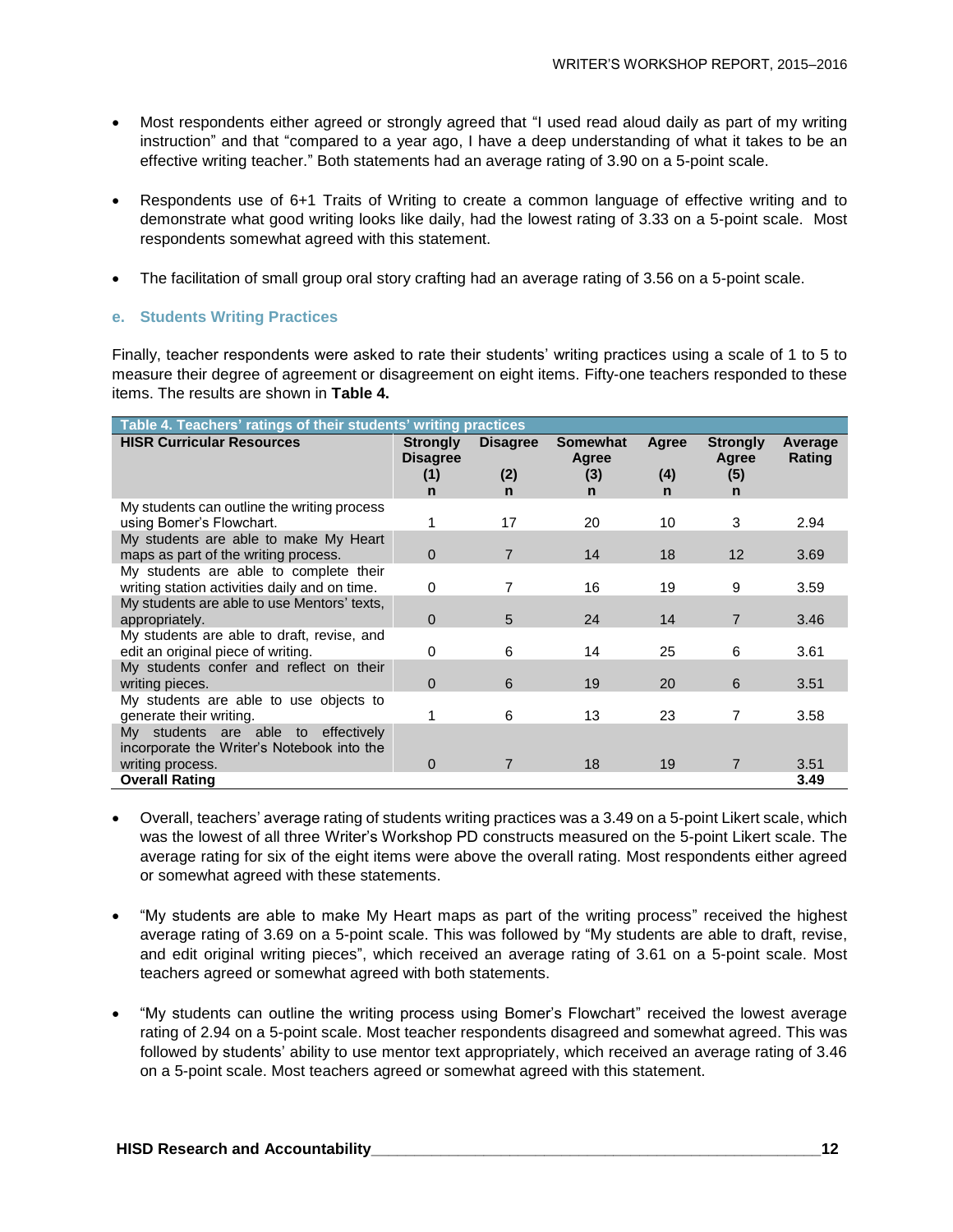Teacher respondents were asked to provide additional suggestions with regards to the Writer's Workshop. Ten teachers provided suggestions that included: how to implement Writer's Workshop in kindergarten, more mentor text for teachers, review the 6+1 Traits of Writing and Bomer's Flowchart. One respondent liked the idea of the notebook. One respondent highlighted the time constraints in meeting Writer's Workshop requirements.

#### **Writer's Workshop Classroom Observations**

Twenty-four components of the Writer's Workshop were selected for observation in 11 classrooms from five HISD schools. There was only one observer. Writer's Workshop 'apparent fidelity' (AF) was measured using the number of components observed as a percentage of the 24 components on the observation schedule. **Appendix B** (p. 20) shows the AF for each class and across all classes observed.

- Six (54.5%) of the classrooms had an AF of over 50 percent. Classroom K04GS had the highest apparent fidelity of 87.5 percent, followed by F04GS with 83.3 percent, and P04NC with 75.0 percent. Classrooms P05MR and H04BK had the lowest apparent fidelity of 4.2 and 8.3 percent, respectively.
- According to Appendix B, between 18.2 and 36.4 percent of the observed classrooms displayed Writer's Workshop listening habits and Heart Maps. Between 45.5 and 63.6 percent used mini-lessons, independent writing, draft/writing, proof reading, mentor texts, and demonstrated the links between TEKS-writing lessons, and displayed celebration artifacts and writing assessment, progress chart, or published students' work.
- Appendix B also showed that between 72.7 and 81.8 percent of classrooms visited had writing visuals, used writer's notebooks, demonstrated draft/writing, had teacher conferences, and revised and edited students' writing (see Appendix B, p. 20).
- Exit interviews with elementary teachers and principals revealed that two of the schools also implemented the "Writers in the Schools" program to supplement their Writer's Workshop, particularly at the lower writing grades. At a cost of about \$26,000, the supplemental program focused on narrative writing since Writer's Workshop focused on expository writing. Exemplary writing pieces from the "Writers in the Schools" were published into bound books. One of the two schools was a literature magnet. "Writers in the School" provided supplemental resource materials that were used to facilitate instruction and practice in the writing process at these schools.
- Data available for eight classrooms showed that where 66.7 to 87.5 percent of the Writer's Workshop prompts were observed, between 52.7 and 77.8 percent of the students met Level II: Satisfactory performance at the 2016 progression standard except one classroom with an AF of 70.8 percent where 29.9 percent of students met Level II: Satisfactory performance.
- One classroom with an AF of 8.3 percent had 58.5 percent of the students and another with 16.7 percent AF had 87.9 percent of the students who met Level II: Satisfactory performance on the STAAR fourthgrade writing test. Similar classroom performance patterns were observed for the average number of items correct on the expository component of the STAAR fourth-grade writing test. Caution, however, must be exercised in the interpretation of the AF since, as part of the limitations, the observations were conducted toward the end of the school year and classrooms artifacts were taken down in accordance with STAAR testing procedures.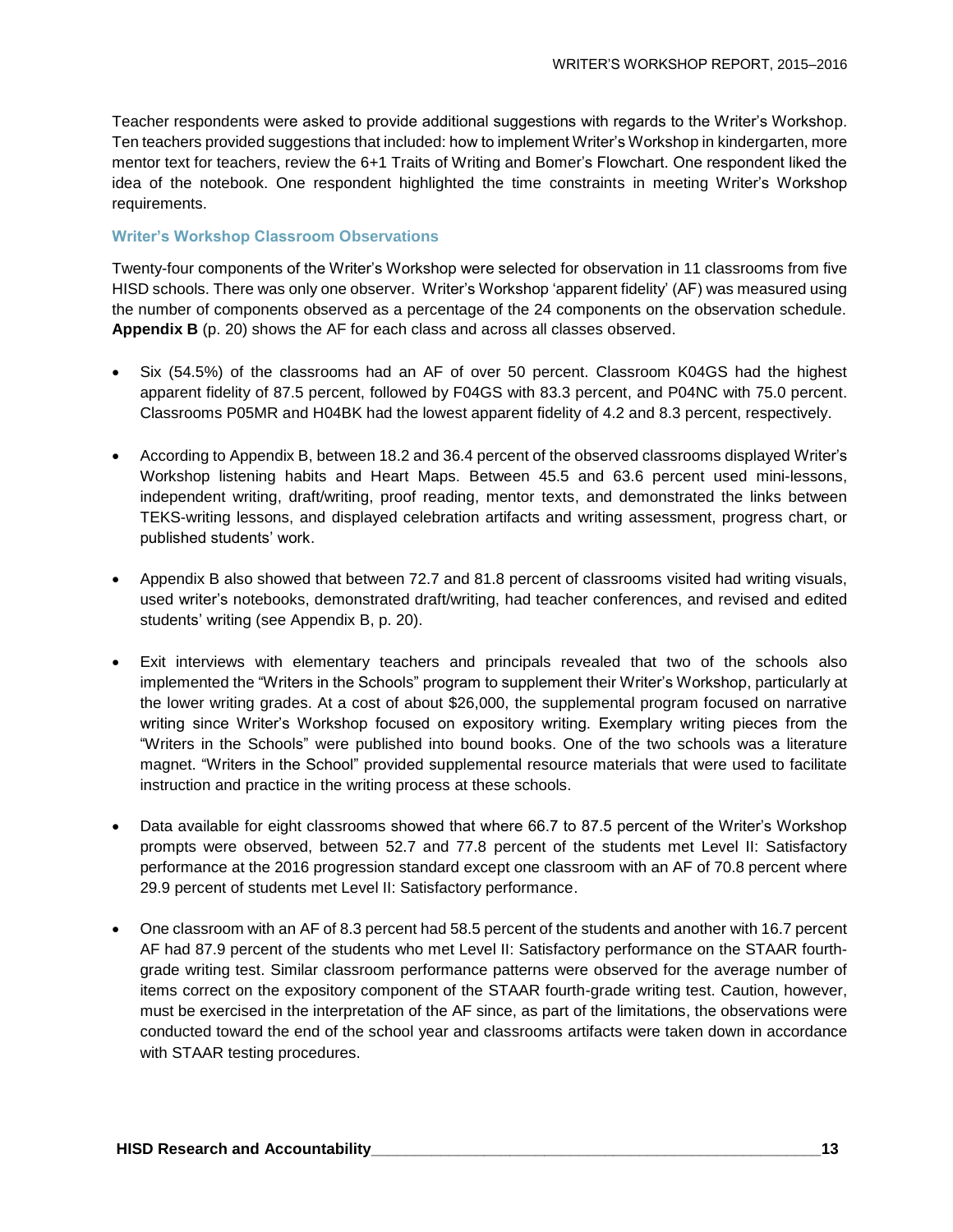The relationship between Writer's Workshop AF and the percentage of students who met Level II: Satisfactory performance on the 2016 progression standard on the STAAR fourth-grade writing was weak and negative (-0.24), the relationship for the expository writing component was moderate and negative (-0.54).

#### **What were the demographic characteristics of the Writer's Workshop fourth-grade student sample?**

The proportion of students in the treatment and non-treatment groups disaggregated by key demographic and educational attributes are presented in **Figure 4.** As noted earlier, fourth-grade students were linked to their teachers who enrolled<sup>5</sup> in the Writer's Workshop using unique identifiers in PEIMS. These students constituted the sample for determining the effects of the Writers Workshop on their 2016 STAAR fourthgrade writing performance.





Note: District data were taken from PEIMS Edit + Reports Data Review, 2015–2016 Fall Collection

 Proportionally, the largest difference between the treatment and non-treatment groups was among Black students(11.9-percentage points) in favor of the treatment group and Hispanic students (12.6 percentage points) in favor of the non-treatment group.

**How did fourth-grade students whose teachers participated in the Writer's Workshop perform on the overall and expository component of the 2015–2016 STAAR writing assessment?**

**Figure 5** shows the proportion of Writer's Workshop fourth-grade students who met Level II: Satisfactory performance and Level III: Advanced performance on the STAAR writing test at the 2016 progression standard.

l

<sup>5</sup> This included the treatment group and the non-treatment group, that is, those students whose teachers completed the PD and those whose teachers were no show.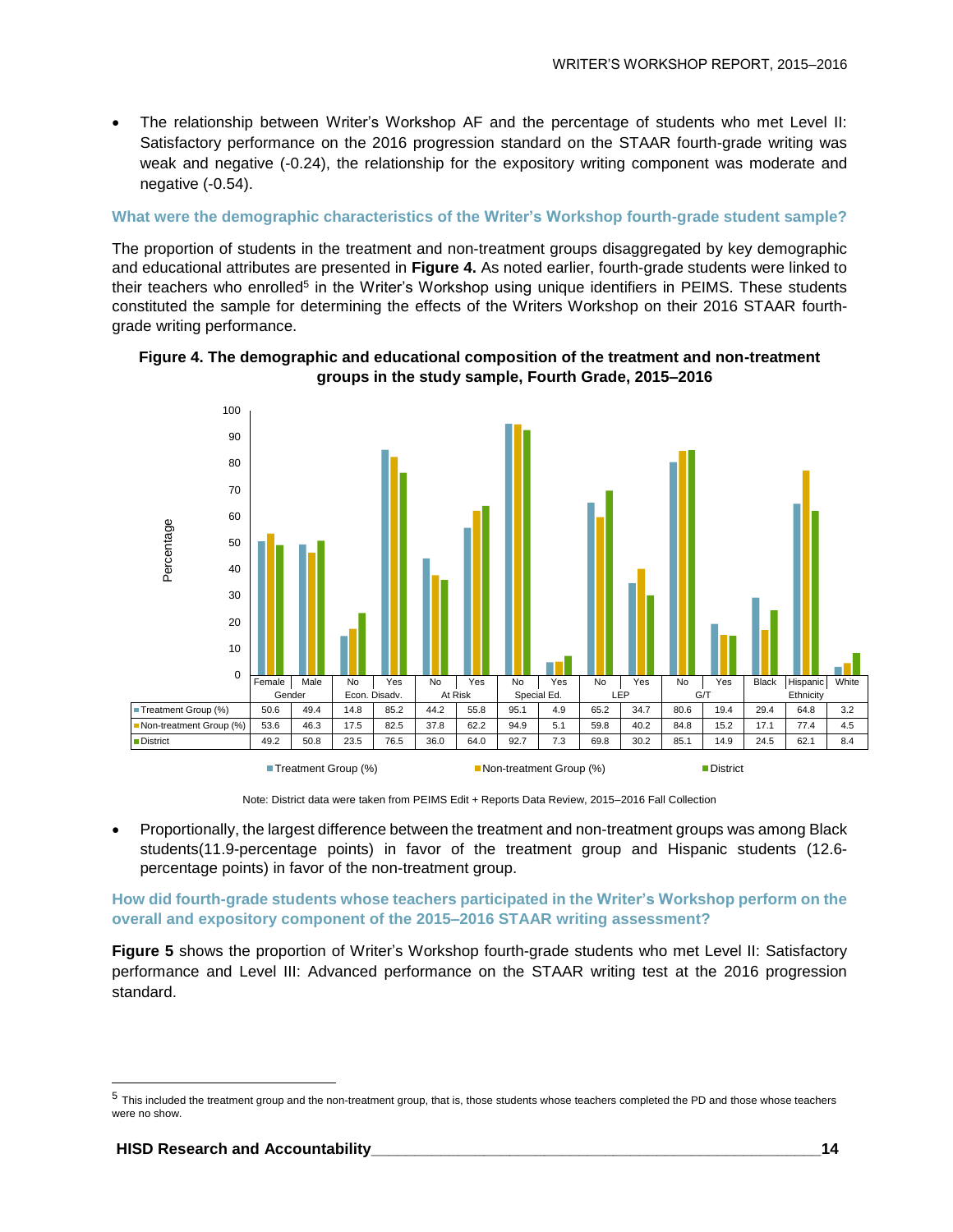

**Figure 5. Fourth-grade STAAR Writing Performance for Students in the Writer's Workshop Sample, HISD, 2015–2016**

- A comparable portion of fourth-grade students in the observed (61.5%) and comparison (60.7%) study groups met Level II: Satisfactory at the 2016 progression standard on the STAAR 2016 Writing test.
- A lower proportion of fourth-grade students whose teachers completed the Writer's Workshop (11.1%) compared to those whose teachers did not participate in the workshop (15.9%) met Level III: Advanced performance on the 2016 STAAR writing test.

#### **What was the effect of the Writer's Workshop instruction on the overall and expository writing performance of fourth-grade students whose teachers completed the Writers Workshop?**

The effects of the Writer's Workshop on the STAAR overall and expository writing performance of fourthgrade students whose teacher teachers participated in the workshop are presented in **Table 5** and **Table 6**. Table 5 shows the effect of the workshop on the overall writing performance using the Stata treatment effect with regression adjustment (teffects ra) command regressed on students' economic status, at-risk status, special education, limited English proficiency (LEP), and gifted and talented (G/T) identification. Table 5 used students' writing scale scores as the overall outcome and Table 6 used the raw scores for the students' expository writing. Students could have received a total of 8 points on the expository writing.

| Table 5. Average Treatment Effect (ATET) of the Writer's Workshop instruction on the STAAR writing<br>performance of HISD fourth-grade students, 2015-2016 |             |                                 |         |       |                            |  |  |  |  |  |
|------------------------------------------------------------------------------------------------------------------------------------------------------------|-------------|---------------------------------|---------|-------|----------------------------|--|--|--|--|--|
| <b>Writing Scale</b><br><b>Score</b><br>$(n = 2,371)$                                                                                                      | Coefficient | <b>Robust Standard</b><br>Error |         | p > Z | 95% Confidence<br>Interval |  |  |  |  |  |
| <b>ATET</b>                                                                                                                                                |             |                                 |         |       |                            |  |  |  |  |  |
| <b>Treatment</b>                                                                                                                                           |             |                                 |         |       |                            |  |  |  |  |  |
| (1 vs. 0)                                                                                                                                                  | $-104.8$    | 28.5                            | $-3.68$ | .000  | $-160.6 - -49.0$           |  |  |  |  |  |
| POmean<br>Treatment                                                                                                                                        |             |                                 |         |       |                            |  |  |  |  |  |
| 0                                                                                                                                                          | 3823.9      | 27.6                            | 138.5   | .000  | $3769.8 - 3878.1$          |  |  |  |  |  |

 As shown in Table 5, the fourth-grade students whose teachers completed the Writer's Workshop and who may have used the workshop's related instructional practices for writing had an average scale-

Source: STAAR 3-8 Regular test, July 11, 2016

l <sup>6</sup> The Potential Outcome Mean (POmean) is the mean of the STAAR writing outcomes fourth-grade students would obtain if their teachers were exposed to the Writer's Workshop PD training and used the related instructional practices (See [http://www.stata.com/manuals13/teglossary.pdf\).](http://www.stata.com/manuals13/teglossary.pdf)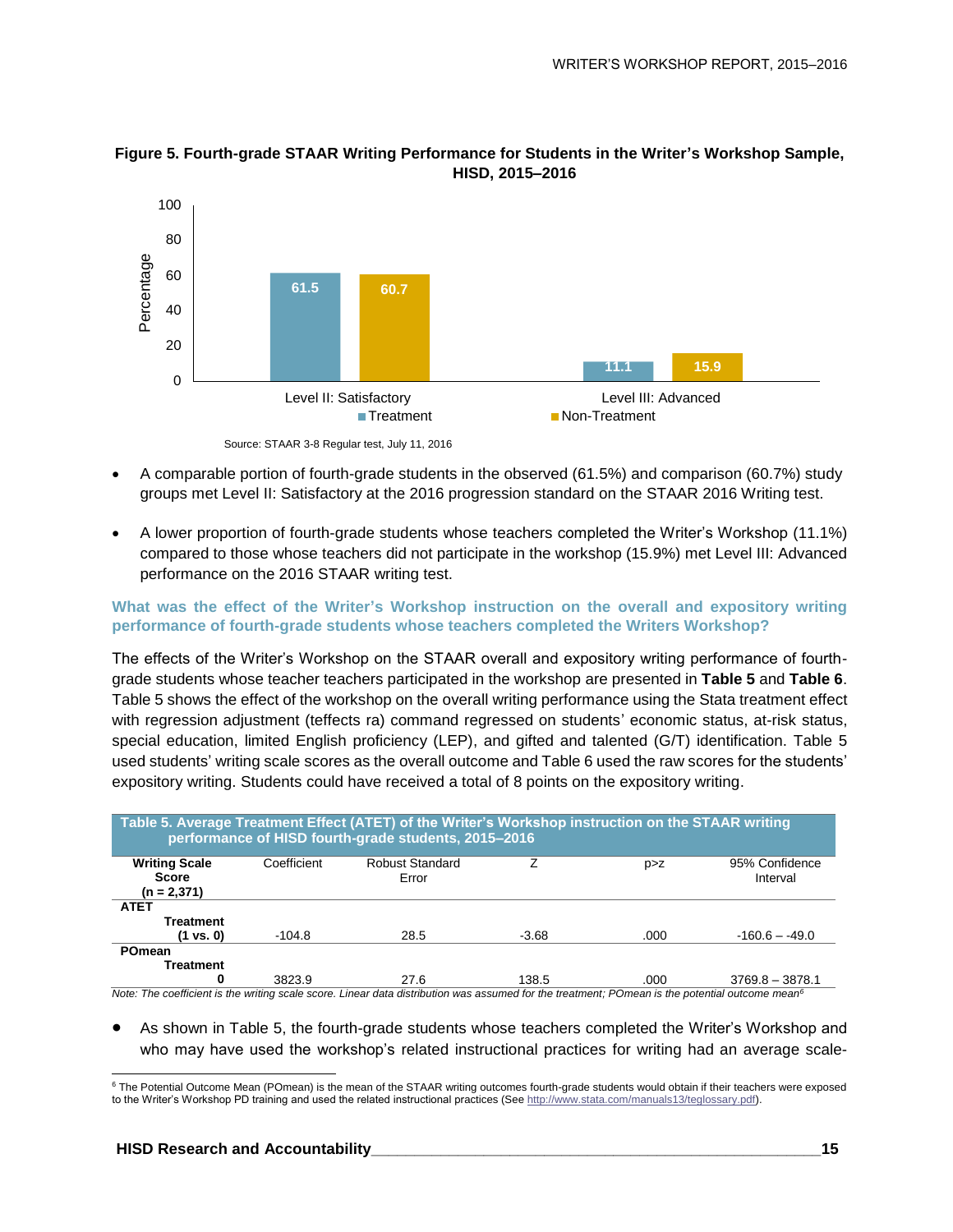score that was 104.8 points lower than the potential mean scale score (POmean = 3823.9) of the fourthgrade students whose teachers registered for but did not attend the workshop. The difference was statistically significant (p>.01)

| Table 6. Average Treatment Effect (ATET) of the Writer's Workshop instruction on the STAAR expository<br>writing performance of HISD fourth-grade students, 2015-2016 |             |                                                                                                                                                             |         |       |                            |  |  |  |  |
|-----------------------------------------------------------------------------------------------------------------------------------------------------------------------|-------------|-------------------------------------------------------------------------------------------------------------------------------------------------------------|---------|-------|----------------------------|--|--|--|--|
| <b>Writing Raw</b><br>Score<br>(n = 2,371)                                                                                                                            | Coefficient | <b>Robust Standard</b><br>Error                                                                                                                             |         | p > z | 95% Confidence<br>Interval |  |  |  |  |
| <b>ATET</b>                                                                                                                                                           |             |                                                                                                                                                             |         |       |                            |  |  |  |  |
| <b>Treatment</b>                                                                                                                                                      |             |                                                                                                                                                             |         |       |                            |  |  |  |  |
| $(1 \text{ vs. } 0)$                                                                                                                                                  | $-22$       | .06                                                                                                                                                         | $-3.43$ | .001  | $-34 - 09$                 |  |  |  |  |
| POmean                                                                                                                                                                |             |                                                                                                                                                             |         |       |                            |  |  |  |  |
| Treatment                                                                                                                                                             |             |                                                                                                                                                             |         |       |                            |  |  |  |  |
|                                                                                                                                                                       | 3.7         | .06                                                                                                                                                         | 63.1    | .000  | $3.64 - 3.9$               |  |  |  |  |
|                                                                                                                                                                       |             | Note The coefficient are the raw scores on STAAT expository writing marked out of 8 points. Poisson distribution was assumed, therefore, in the calculation |         |       |                            |  |  |  |  |

*Note. The coefficient are the raw scores on STAAT expository writing marked out of 8 points. Poisson distribution was assumed, therefore, in the calculation of the treatment effect; POmean is the potential outcome mean*

• Table 6 shows the fourth-grade students whose teachers completed the Writer's Workshop and who may have used the workshop-related instructional practices in writing had an average raw score on their STAAR expository writing that was .22 correct items lower than the potential average raw score (POmean = 3.7) of their fourth-grade peers whose teachers registered for but did not participate in the workshop.

#### **Discussion**

The purpose of this evaluation was to measure the impact of the Writer's Workshop on the expository writing of HISD fourth-grade students, and teachers' perceptions and experiences with implementing this writing process in their HISD classrooms. Because STAAR assesses elementary writing only in the fourth grade, the analysis was restricted to that grade. An online survey using Likert scales was used to measure four main constructs associated with the Writer's Workshop: teacher preparation and training for implementing the workshop, which received an average rating of 1.7 on a 2-point scale indicating that most respondents agreed; the appropriateness and effectiveness of HISD curricular resources for implementing Writers Workshop with an average rating of 3.71 on a 5-point scale; teacher self-efficacy and writing instructional practices, which received an average rating of 3.76 on a 5-point scale; and teacher ratings of students writing practices with an average rating of 3.49 on a 5-point scale.

Overall, the teachers' ratings of students' writing practices had the lowest average rating of 3.49 on a 5-point scale. These respondents mostly agreed or somewhat agreed that their students were able to use the key elements of the writing process. More respondents somewhat agreed than agreed that their students could outline the writing process using Bomer's Flowchart or use mentor texts, appropriately. This is significant since Bomer's flow chart is a fundamental component of the writing process. The program is designed to get students to adopt the attitudes and behaviors of authors but most teacher respondents appeared to disagree or somewhat agree that their students could use the flow chart which outlined the writing process to be followed. This was the first year of implementation of the program and as such teachers may require more time to adopt these writing practices. The Smithson (2008) study conducted in Georgia showed teacher resistance to full implementation of the Writer's Workshop because of inadequate training and teacher preparation. This study, however, did not ask the teachers in observed classrooms to confirm their attendance at the any of the Writer's Workshop professional development sessions but the analysis attempted to link an apparent fidelity to students' performance in writing in the classrooms observed.

Analysis of the relationship between the apparent fidelity and classroom STAAR writing performance returned a small but negative correlation (-0.24). The correlation between the apparent fidelity and the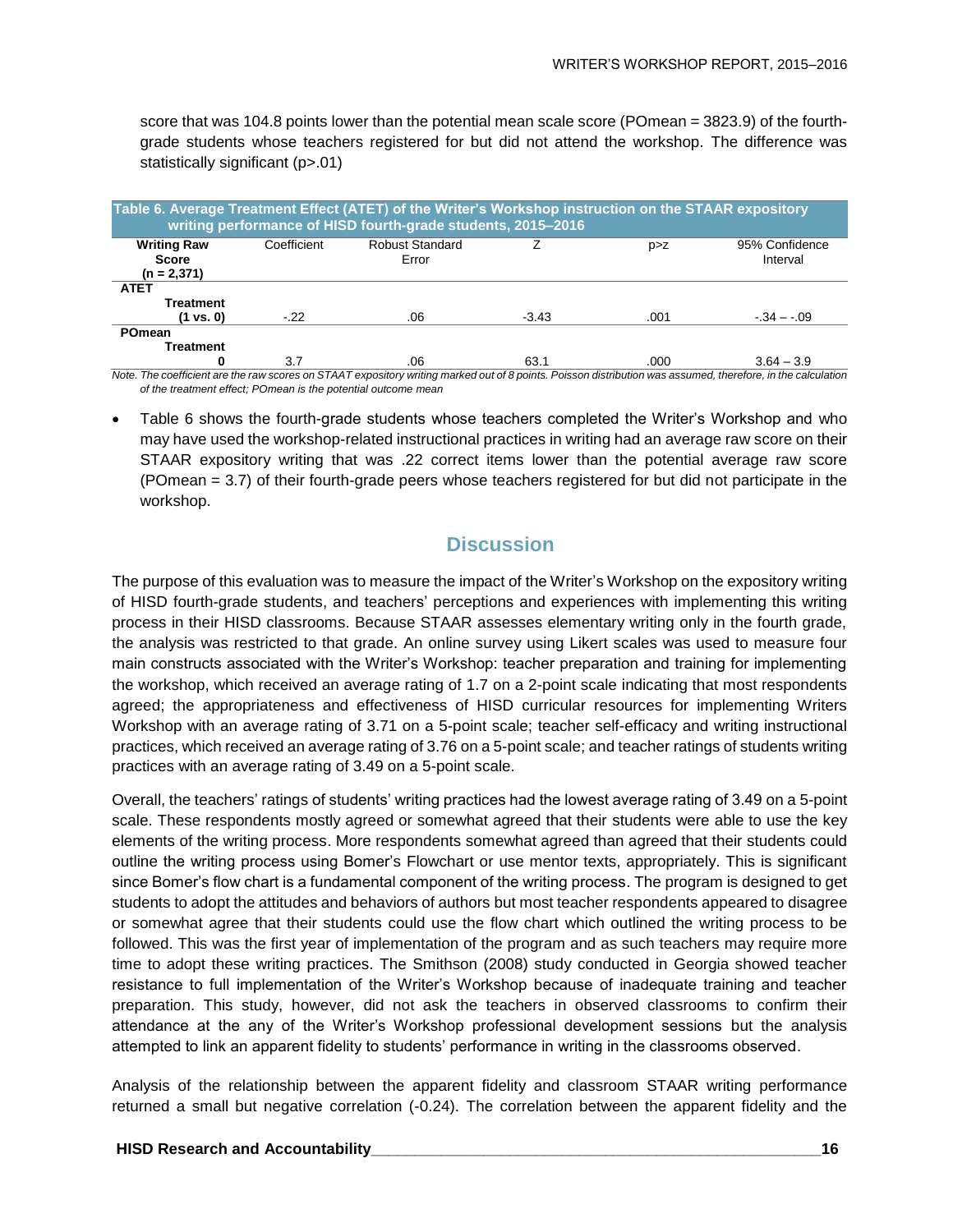classroom performance on the expository component of the STAAR fourth-grade writing was moderate and negative (-0.54). As fidelity increased based on classroom observations, students' performance on the STAAR declined based on the classroom observations. Observations of what actually happened during the delivery of the lessons may shed more light on the relationship between fidelity and performance using Writer's Workshop at the fourth-grade in HISD. The observations were conducted by only one observer.

The difference in the percentage of fourth-grade students whose teachers completed or were reported as "no show" in the workshop and who met Level II: Satisfactory at the 2016 progression standard was negligible. However, 4.8 percent more students whose teachers were reported as "no show" compared to the students whose teacher completed the workshop met Level III: Advanced standard on the fourth-grade STAAR writing test. STATA treatment effects (teffects) with regression adjustment (ra) showed that students whose teachers did not participate in the Writer's Workshop PD training had an average scale score (POmean) of 3823.9 while those whose teachers participated had an average scale score that was 104.8 scale score points lower than the POmean  $(3719.1)$ . The difference was statistically significant (p<.001). Similarly, students whose teachers completed the workshop received a lower number of items correct on the expository component of the STAAR writing test compared to their peers whose teachers did not participate in the workshop. Here too, the difference was statistically significant  $(p=.001)$ . A possible explanation for the difference in the STAAR performance between the treatment and non-treatment groups may be the extent to which the Writer's Workshop was implemented and its key protocols were adhered to. More than half of the teacher respondents devoted 30 minutes to instruction in writing, which is 15-30 minutes less than the recommended instruction time for delivering Writer's Workshop. Subsequently, most students may have had insufficient time to write, which could mean they may have received inadequate feedback and insufficient time to demonstrate improvements in their writing. This time disparity could have been due to the departmentalization of instruction in those schools which resulted in reduced teaching time to 30-minute periods.

### **Recommendations**

- Teacher completion of the professional development designed to enhance preparation for effective delivery of the Writer's Workshop needs to be encouraged. The high contract to participation cost incurred in delivering this professional development and the failure of teacher participants to confidently confirm students' ability to outline the writing process using the Bomer's Flowchart makes the case for the encouragement.
- Students and teachers may require additional resources to effectively teach writing at the elementary school level. It may be essential to ensure that writing receives the same level of attention at all elementary grade levels in addition to the fourth grade where writing is tested.
- Future evaluations should focus on observing the delivery of the Writer's Workshop, particularly before the testing period, and possibly multiple times during the school year to assess teachers' actual writing instructional practices. This would allow for a more thorough observation of the Writer's Workshop and a more robust assessment of fidelity.

#### **References**

Bach, A. J., & Supovitz, J. A. (2003). *Teacher and coach implementation of Writer's Workshop in America's Choice Schools, 2001 and 2002, CPRE Research Reports.* Retrieved from http://repository@pobox.upenn.edu.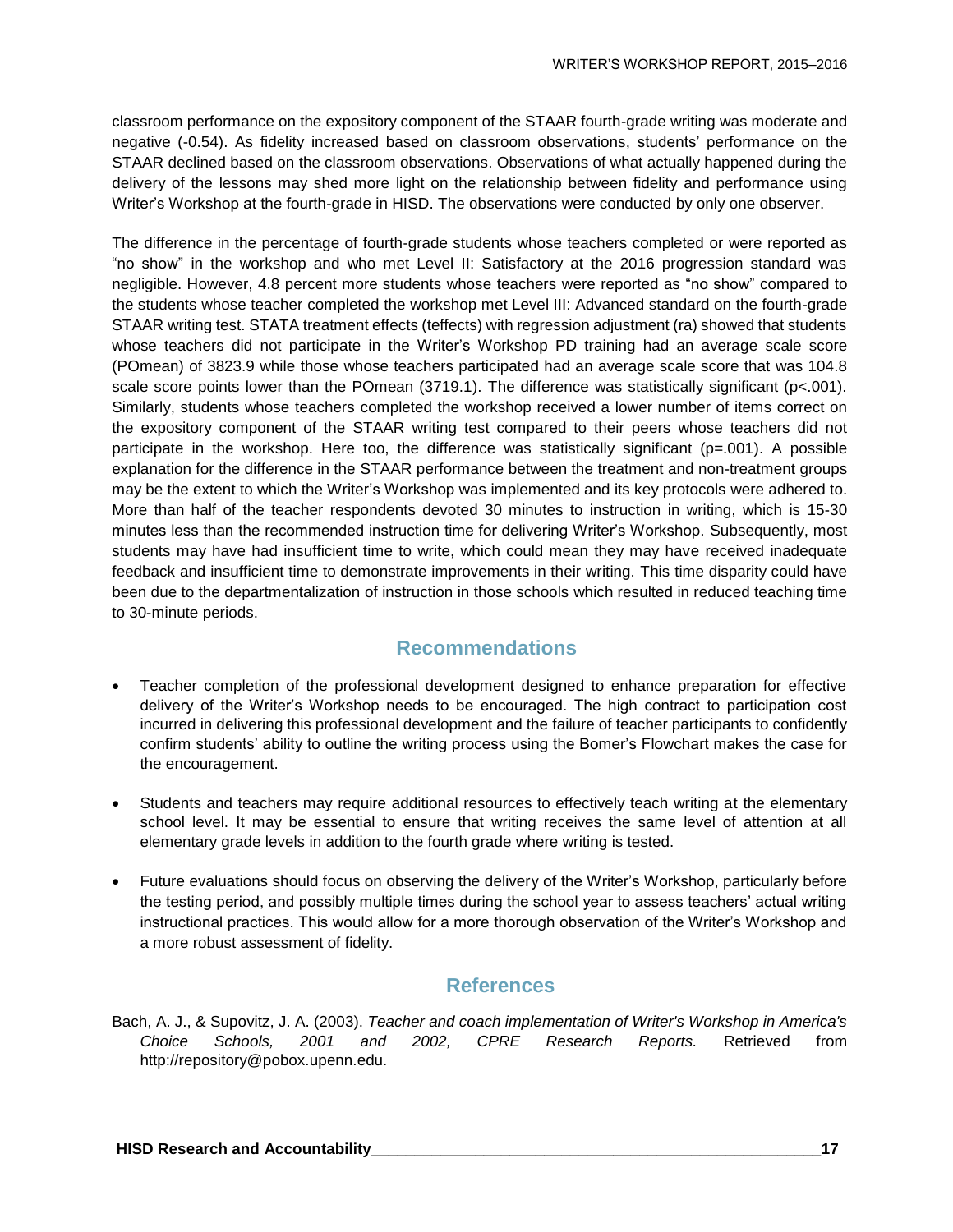- Carroll, S., & Feng, J. (2010). Writer's Workshop vs. writing prompts: The effects on first-grade ability towards writing. *Paper presented at the 2010 Annual Conference of Georgia Educational Research Association.* Savannah, Georgia.
- Gilbert, J., & Graham, S. (2010). Teaching writing to elementary students in grade 4–6: A national survey. *The Elementary School Journal 110 (4)*, 494-518.
- Graham, S., Bollinger, A., Olson, C. B., D'Aoust, C., MacArthur, C., McCuthen, D., & Longhouse, N. (2012). *Teaching elementary school students how to be effective writers: A practice guide (NCEE 2012-4058).* Washington DC: National Center for Education Evaluation and Regional Assistance, Institute of Education Sciences, U.S. Department of Education. Retrieved from http://ies.ed.gov/ncee/wwc/publications\_reviews.aspx#pubsearch.
- Gravetter, F. J., & Wallnau, L. B. (2013). *Statistics for the behavioral sciences, Ninth Edition.* Belmon, CA: Wadswoth, Cengage Learning.
- Hall-Mills, S., & Apel, K. (May 2013). Narrative and expository writing of adolescents with language-learning disabilities: A pilot study. *Communication Disorders Quaretly 34 (3)*, 135–143.
- Houston Independent School District. (2014). Snapshot Assessment. Houston, Texas, USA.
- Houston Independent School District. (2015, August 13). HISD elementary curriculum and development: Scope and Sequence, English Language Arts - Grade 3. Houston, Texas, USA.
- Laud, L. (2013, October 30). *Education Week Teacher Best Practices: What works in writing instruction.* Retrieved **Education Retrieved Retrieved Retrieved Retrieved Retrieved Retrieved Retrieved Retrieved Retrieved Retrieved Retrieved Retrieved Retrieved Retrieved Retrieved Retrieved Retriev** http://www.edweek.org/tm/articles/2013/10/30/fp\_laud.html?qs=What+works+in+writing+instruction
- Mester, M. (2011). *The effects of Writers Workshop on writing achievement in the kindergarten classroom.* Walden University ScholarWorks.
- Mowbray, C. T., Holter, M. C., Teague, G. B., & Deborah, B. (2003). Fidelity criteria: Development, measurement, and validation. *American Journal of Evaluation 24 (3)*, 315–340.
- Murnane, R. J., & Willet, J. B. (2011). *Methods matter: Improving casual inference in educational and social research.* Oxford: University Press.
- Murray, D. M. (November, 1972). Teaching writing as a process not product. *The Leaflet* , 3–6.
- Purdue University. (2016, January 5). *Expository essay*. Retrieved from The Purdue Online Writing Lab: https://owl.english.purdue.edu/owl/resource/685/02/.
- Smithson, M. S. (2008). *Academic effect of Writer's Workshop.* Retrieved from Doctoral Dissertation and Projects, Paper 110: http://digitalcommons.liberty.edu/doctoral/110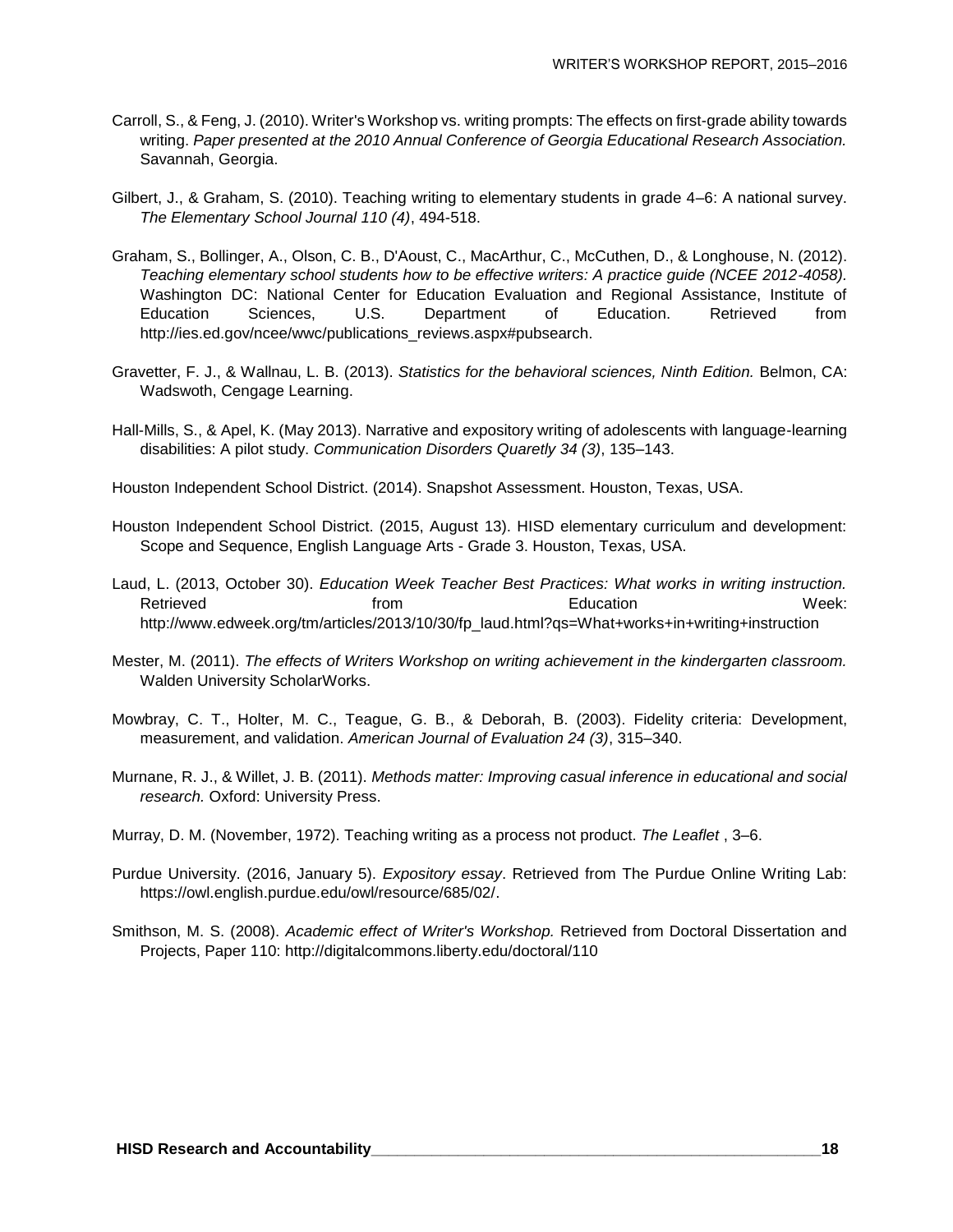## **Appendix A**

#### Rating scale

Rating scale question calculates a weighted average based on the weight assigned to each answer choice. The average rating is calculated as follows, where:

 $w =$  weight of answer choice

 $x =$  response count for answer choice

*x*1*w*<sup>1</sup> + *x*2*w*<sup>2</sup> + *x*3*w*<sup>3</sup> ... *xnw<sup>n</sup> Total*

SurveyMonkey (1998-2016). Rating and Ranking Average Calculations. Retrieved from: [http://help.surveymonkey.com/articles/en\\_US/kb/What-is-the-Rating-Average-and-how-is-it-calculated](http://help.surveymonkey.com/articles/en_US/kb/What-is-the-Rating-Average-and-how-is-it-calculated)